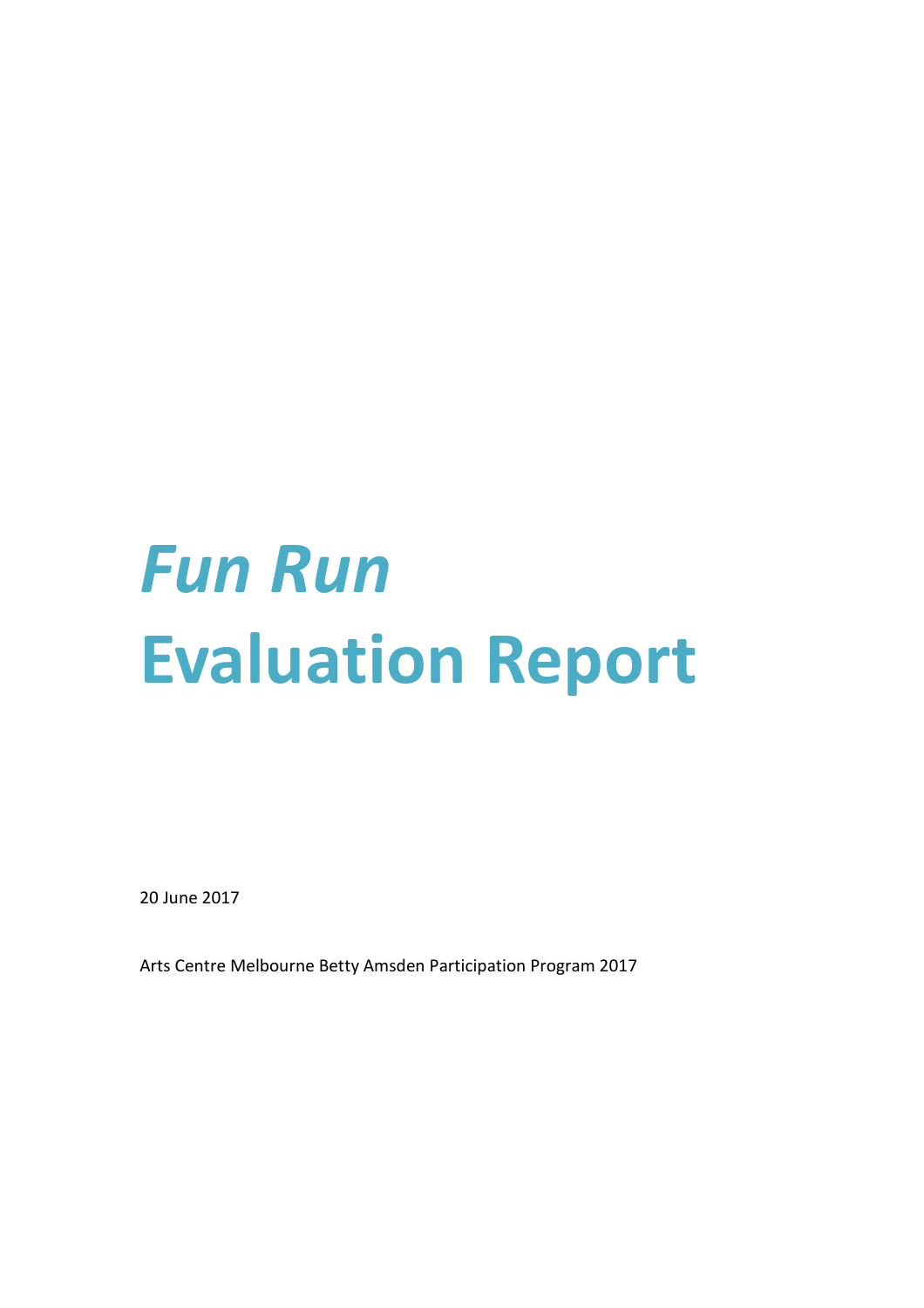In memory of the late Miss Betty Amsden AO, DSJ

Authors: Jackie Bailey & Sarah Penhall, BYP Group[, http://bypgroup.com](http://www.baileyandyang.com/)

Copyright © 2017 Arts Centre Melbourne

Disclaimer: Some of the information contained in this report is derived from surveys and interviews. The author advises that while every effort has been taken to ensure the accuracy of information on the following pages, the author does not accept responsibility for the information contained or views expressed in this report.

Acknowledgements: The authors would like to thank the ACM *Fun Run* team, ACM data collection volunteers, interviewees and survey respondents for their contributions to this evaluation. We would particularly like to thank Emer Harrington for her tireless efforts to ensure this evaluation would be of the highest standard possible.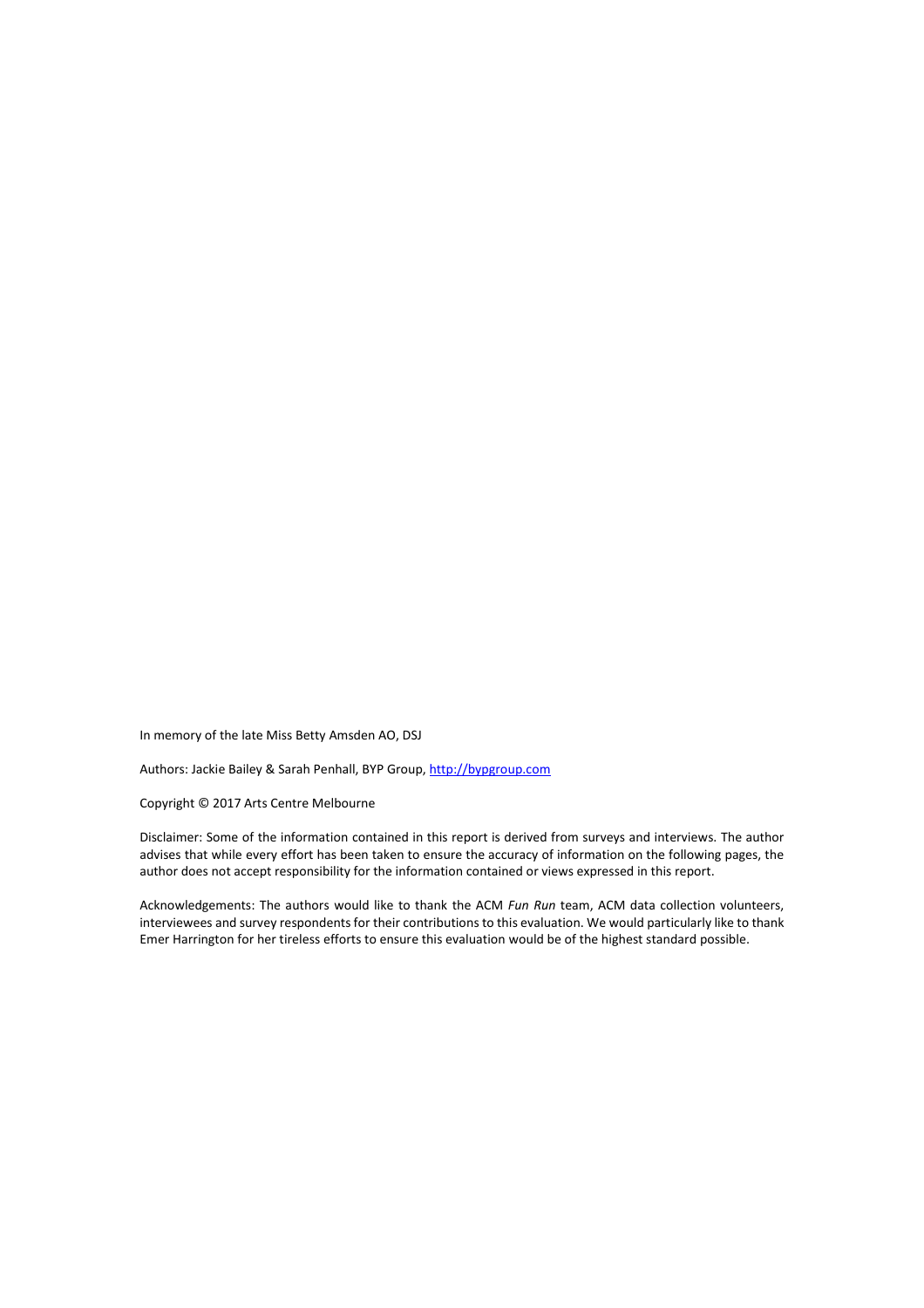## **1. Executive Summary**

This is a report on the impact of *Fun Run*, the fourth and final project in the Betty Amsden Participation Program.

## **1.1 The project**

*Fun Run* was a large-scale, free community performance spectacle held on 12 March 2017 on Arts Centre Melbourne's forecourt, St Kilda Rd, Melbourne. In the months preceding the event, artistic partners All the Queens Men (ATQM) and Circus Oz led workshops and worked with members of the public and community and school groups which culminated in their performance as part of the event.

## **1.2 Our theory of change**

Arts Centre Melbourne and BYP Group theorised that people who encountered *Fun Run* would have an artistically vibrant experience leading to connection with each other, public space, the community and Arts Centre Melbourne.

Participants who were content to watch the spectacle ('receptive participants') would have a life affirming experience, feel a sense of community connection, and leave *Fun Run* with a curiosity and willingness to participate in future similar activities.

Participants who joined in with the flash mobs and were in community groups and who were also part of the performance ('active participants') could have an even greater experience of affirmation, a sense of ownership, pride, achievement, and desire or plans to do similar activities in the future.

## **1.3 The project's impact**

*Fun Run* **embodied the values of the Betty Amsden Participation Program of cultural democracy, artistic excellence, community connectedness and playfulness and whimsy.**

#### **Artistic Vibrancy**

*Fun Run* **was an artistically vibrant experience for the thousands of people who participated in or were content to watch the event.** People described feeling excited, happyand energized. They almost universally felt as though they had shared something special and unique with each other at the event. They had a chance to be spontaneous, and agreed that *Fun Run* was a life-affirming experience.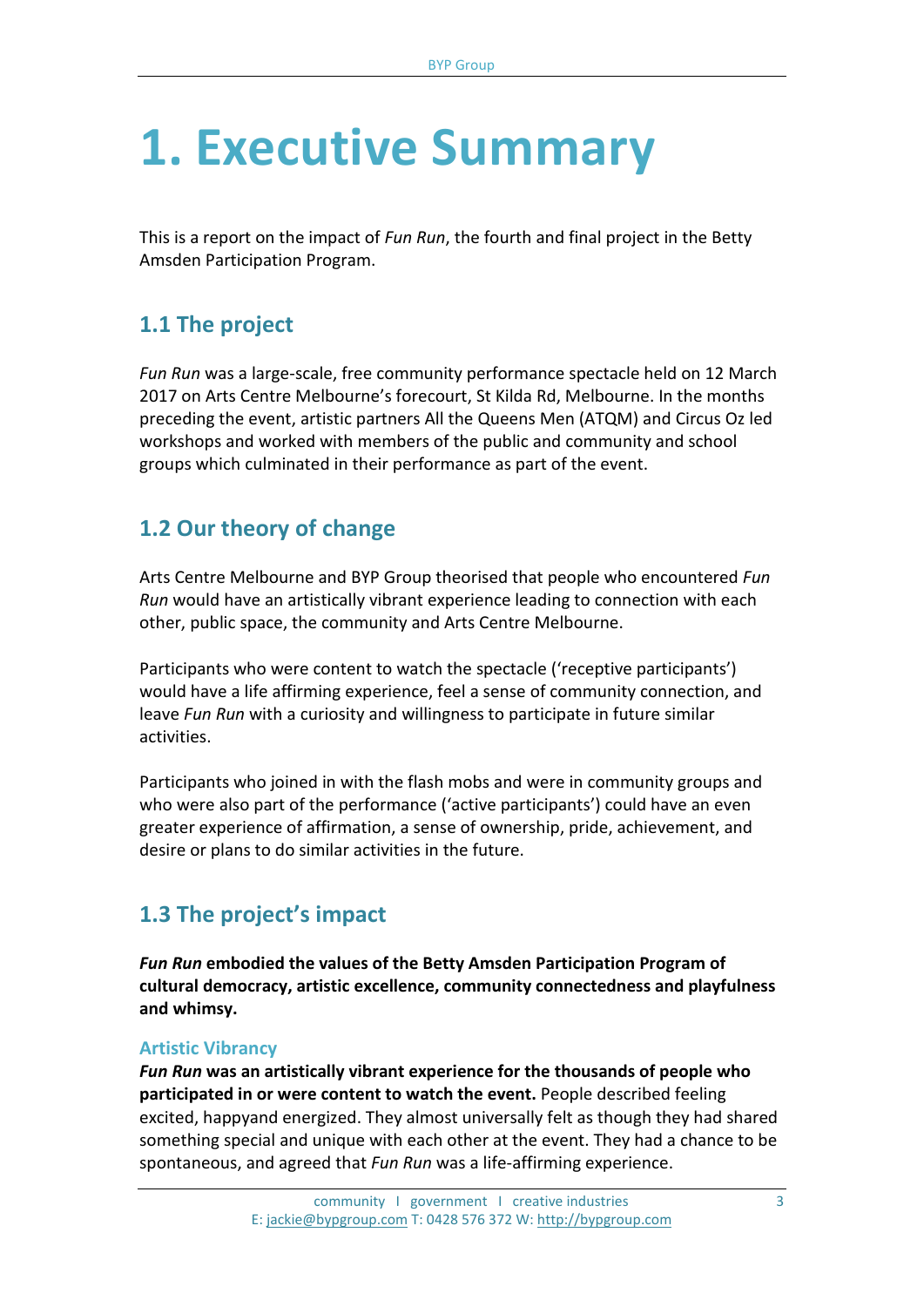The intrinsic rewards were stronger for active participants, who consistently reported a stronger sense of spontaneity, life-affirmation and a sense of sharing something special and unique with others.

#### **Personal Growth and Development**

**Active participants at** *Fun Run* **developed their self-efficacy as a result of the event.**  They had an opportunity to try something new and developed their confidence to participate in arts activities. Active participants felt a strong sense of being part of the event and were very proud of their participation. They felt as though their contribution had been valued by others.

*Fun Run* lived up to its name, making physical activity more fun than normal physical activity for participants. This was particularly the case for *Fun Run* participants who normally exercise on fewer than four days per week. This group also felt significantly inspired to engage in more physical activity as a result of *Fun Run.* 

This supports the theory that some arts events can make physical activity more engaging for people who typically exercise on fewer than four days per week.

For flash mob participants, arts events like *Fun Run* make it easier to engage in more physical activity. This group could be a target for future arts-related physical activity.

#### **Community Connectedness**

*Fun Run* **inspired a sense of community and belonging across participants and audience members.** This sense was shared almost unanimously across the people at the event, but was felt more strongly by active participants.

Community group members felt the strongest sense of belonging to the wider Melbourne community. Although the community group sample was small for the evaluation, when we reflect that many of these respondents were from culturally and linguistically diverse backgrounds, this is a particularly poignant result.

#### **Access to ACM and the Arts**

*Fun Run* **made the arts feel more open to everyone and made people almost unanimously more positive about their city.** 

Approximately 48,000 people engaged with *Fun Run* online and in person. This included:

- more than 1,000 community and school group attendances in workshops with ATQM and Circus Oz in the lead up to the event
- more than 1,500 attendances of the general public at free, flash mob workshops prior to the event
- almost 5,000 people who performed, spontaneously joined in or enjoyed the spectacle at the *Fun Run* event
- over 40,000 people who interacted with *Fun Run* online including the live streaming of the first and last half hours of the event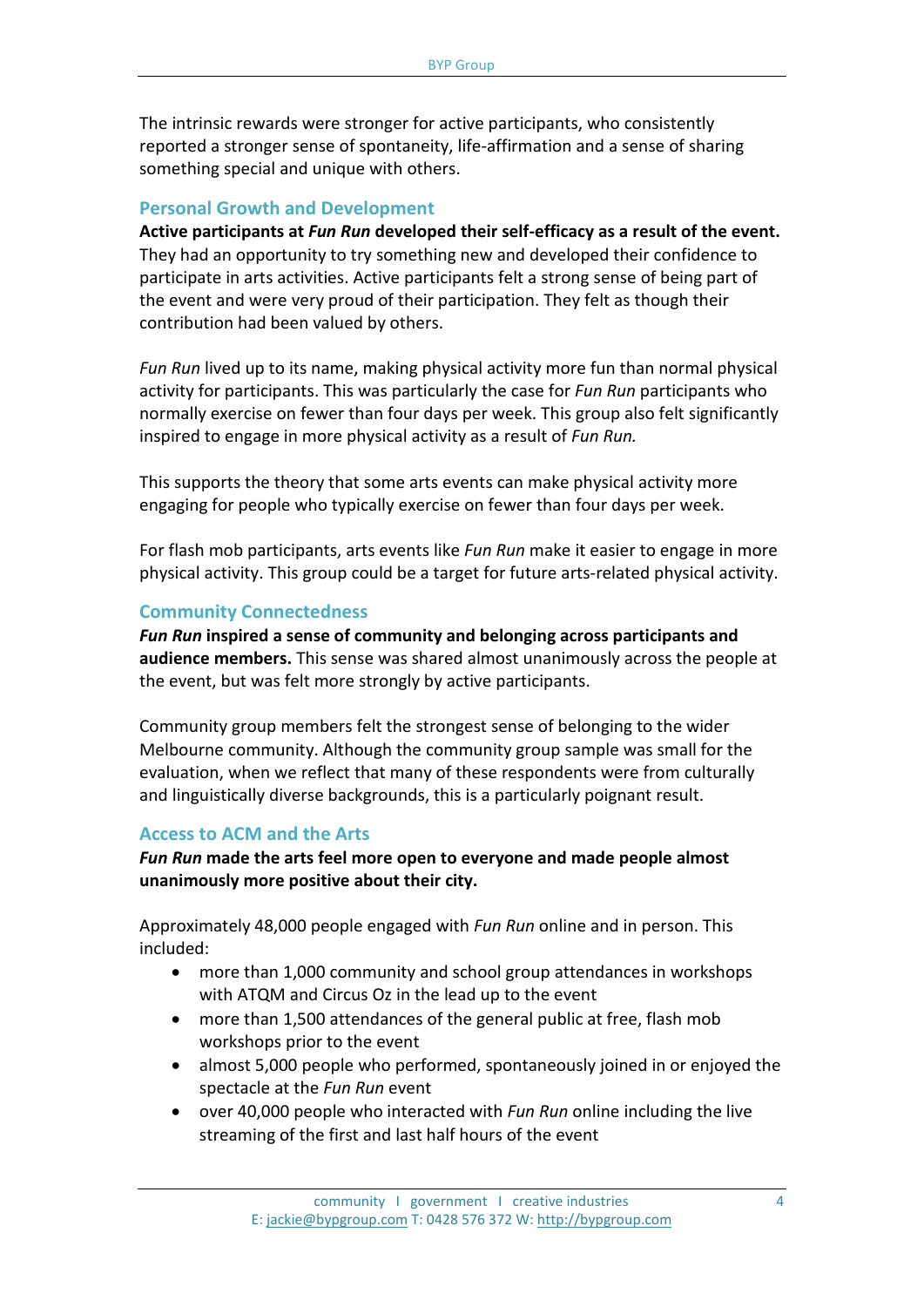As a result of *Fun Run,* people felt almost unanimously positive about the city and an appreciation for the arts in their city. They agreed that the event humanised the city and made it feel more vibrant and creative.

Active participants almost unanimously felt positive about their experience of participating. They felt that they had been treated as equals, supported and respected.

As a result of *Fun Run,* active participants felt more strongly that Arts Centre Melbourne is a place for them and is open to people from all walks of life.

#### **Overall Evaluation**

**People enjoyed and appreciated** *Fun Run,* **giving it an average rating of 8.6 out of 10.** If anything, people called for even more audience interaction, such as more invitations to participate during the day, less repetition of performances, or using the screens more and the addition of timers to enhance the audience experience.

#### **Leadership in community participation projects**

**As in previous years, ACM created an intrinsically vibrant and rewarding experience for both receptive and active participants.** ACM's partnerships with community groups made sure that a diverse mix of people came to *Fun Run* who would not normally come to ACM or participate regularly in the arts. Crucially, the ACM team members who facilitated community engagement again created an experience for participants in which they felt respected, acknowledged and in which could own the event themselves.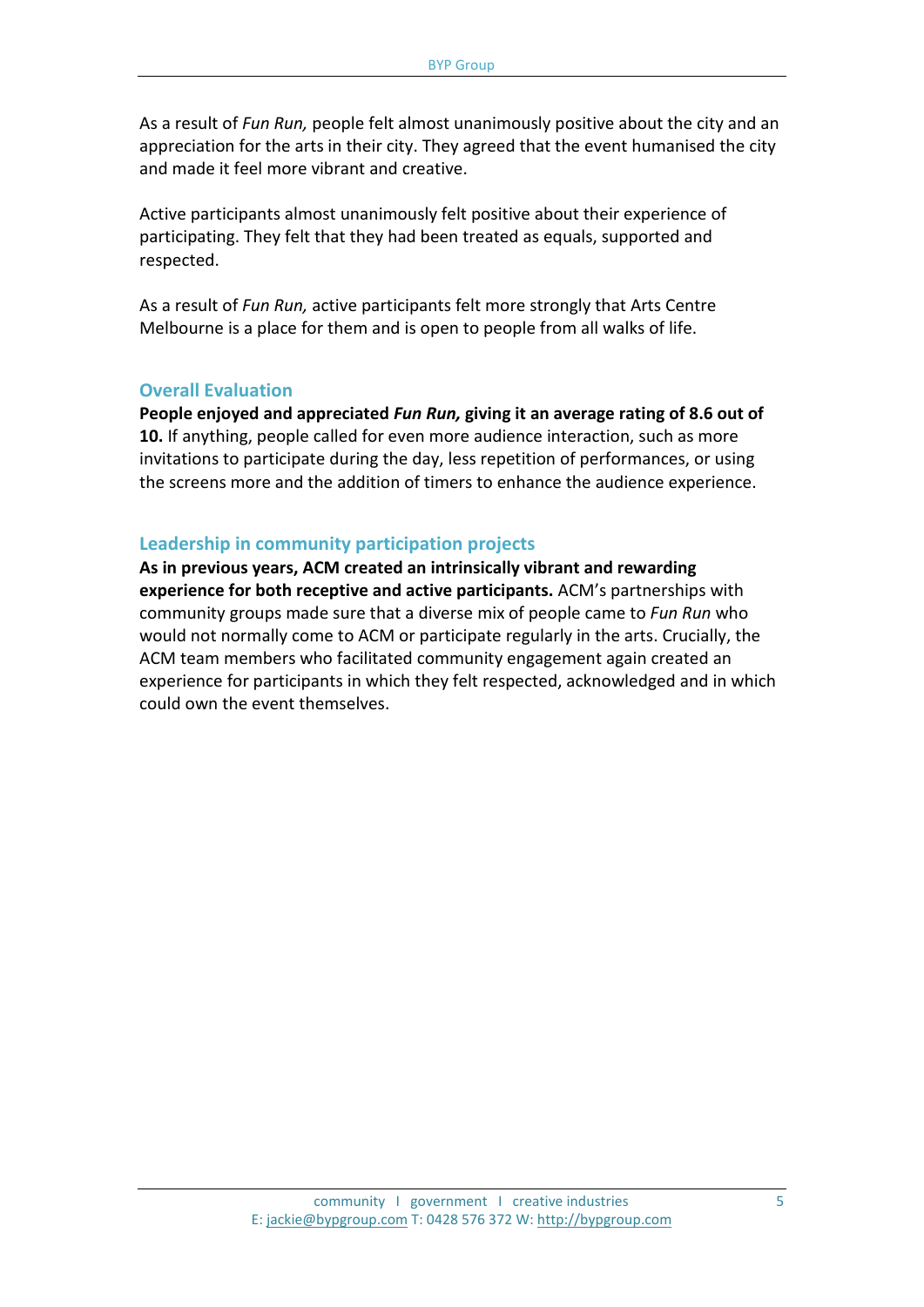## **2. Introduction**

This is a report on the impact of Arts Centre Melbourne's (ACM) presentation of *Fun Run*, the fourth and final of the original four-year Betty Amsden Participation Program*.* The report is structured around the key goals of the program and assesses the extent to which ACM delivered the outcomes it was seeking to for participants.

We conducted the evaluation from January 2017 to April 2017.

The Betty Amsden Participation Program explores and encourages cultural democracy in the community, participation in the arts and at ACM, and our inherent creativity as human beings.

## **2.1 Background**

*Fun Run* was a large-scale, free community performance spectacle held on 12 March 2017 on Arts Centre Melbourne's forecourt, St Kilda Rd, Melbourne. Artistic partners All the Queens Men (ATQM) and Circus Oz led workshops and worked with members of the public and community and school groups which culminated in their performance as part of the event.

*Fun Run* was an homage to the Greek messenger Pheidippides who was sent to Athens to announce the Persians' defeat in the Battle of Marathon, running the entire distance without stopping. Artist Tristan Meecham of Melbourne-based performance company *All the Queens Men* ran a marathon on a treadmill on the ACM forecourt, rallied and encouraged by performances from community groups, school groups and members of the general public.

In the months preceding the event, ACM undertook the following activities:

- 24 workshops with 19 community groups who then performed at the event (in partnership with ATQM and Circus Oz)
- 23 workshops with members of the general public and school students who then participated in the flash mobs at the event (in partnership with ATQM and Circus Oz)
- Weekly workshops during February and March 2017 with an estimated 90 students from Thornbury Primary School, Bannockburn Primary School and Sacred Heart School who then performed at the event (in partnership with Circus Oz)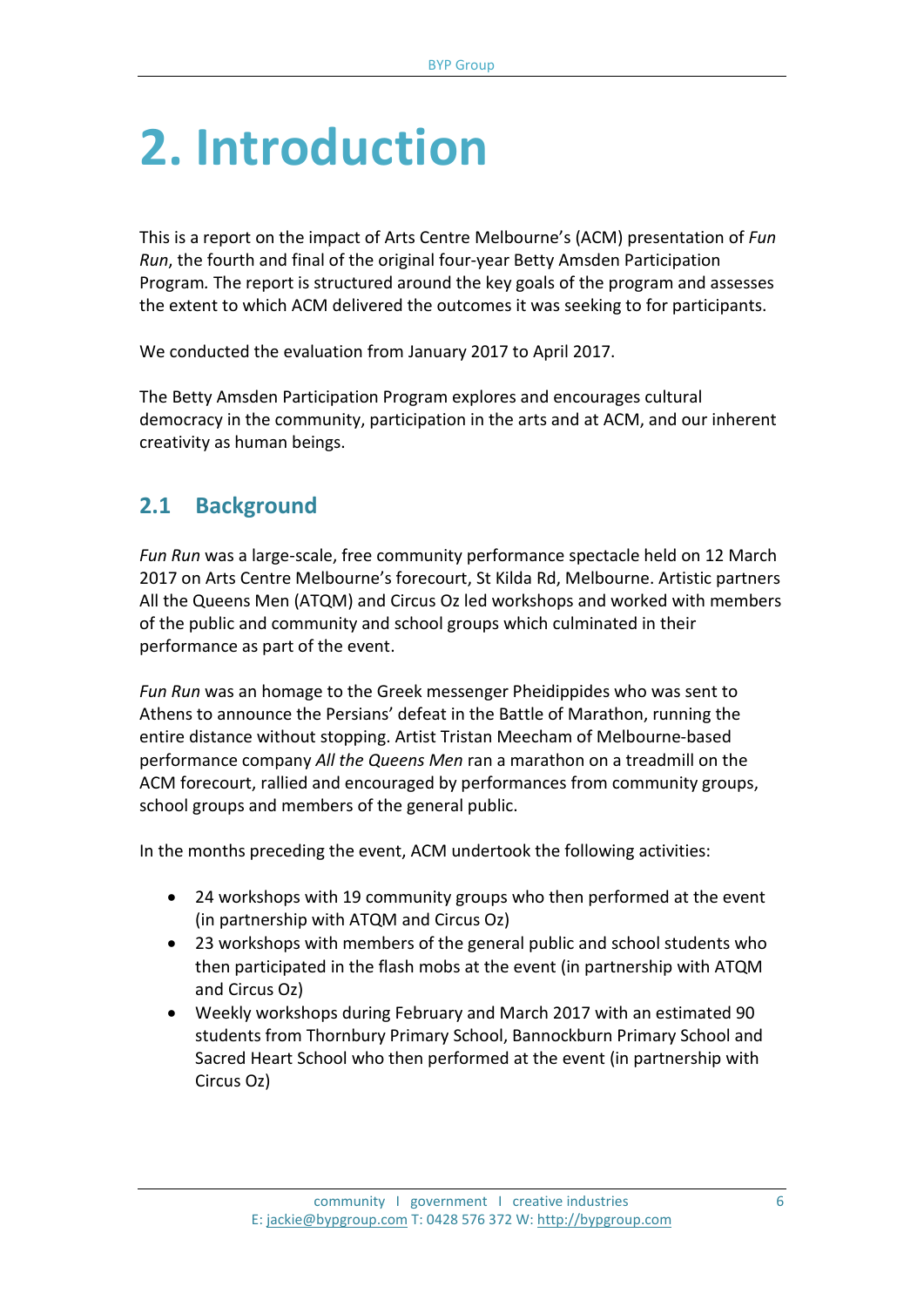## **2.2 Betty Amsden Participation Program Evaluation Framework**

### **2.2.1 Key Assumptions**

The Betty Amsden Participation Program (BAPP) is based on the following key assumptions:

- We are born creative. Yet as adults, we often suppress or lose opportunities to express our creativity and sense of wonder.
- Rekindling or kindling this creative spark in adults/ children is possible.
- Creative interventions can achieve this. They can provide opportunities for creative sharing, expression and experience.
- They can also have social impact. Creative interventions can change our experience of, and attitudes to public spaces, suburbs, cities, ourselves and other people, and contribute to a healthier and stronger society.
- Arts Centre Melbourne is capable of supporting these interventions and wants to work in partnership with community organisations and networks to do this.
- This will only work if the interventions are presented as much as possible as gifts, with no expectation of financial return to Arts Centre Melbourne.

### **2.2.2 Values**

The values that underpin the Betty Amsden Participation Program that have guided each project are as follows:

- Cultural democracy: culture, public space and Arts Centre Melbourne belong to everyone. Everyone has the right to be creative and participate in the arts and their arts centre.
- Working together: ACM can't and should not do it alone. This means that community members must be partners throughout the process.
- Artistic excellence: community and arts programs can and should be delivered at a high standard of excellence.
- Playfulness and whimsy: positivity can inspire learning, growth and connection.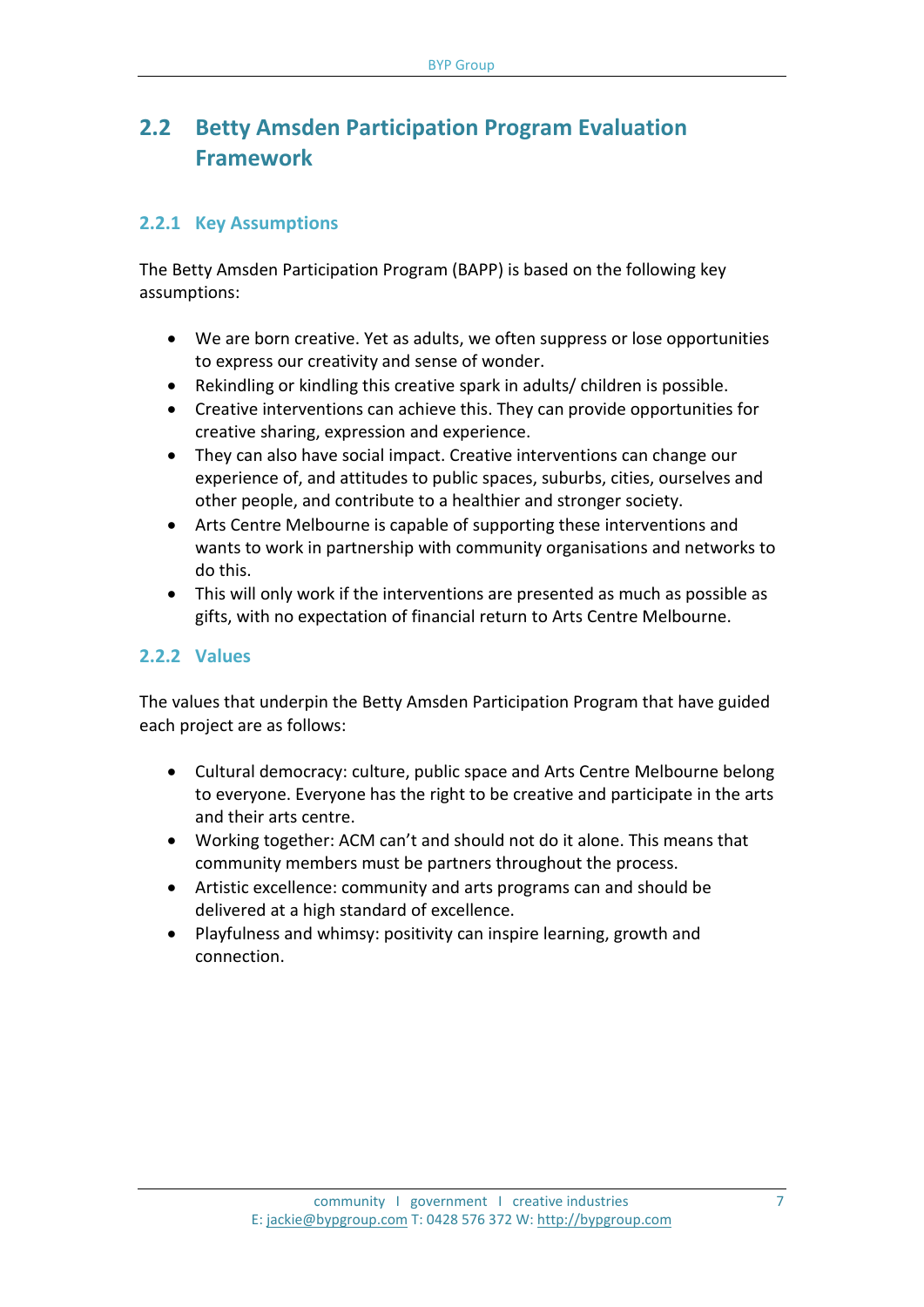### **2.2.3** *Fun Run* **Theory of Change**

We can summarise ACM and BYP's *Fun Run* theory of change as follows:

**People who encounter** *Fun Run* will experience a connection with each other, public space, the community and Arts Centre Melbourne. **General public spectators** will have a life affirming experience, feel a sense of community connection, and leave *Fun Run* with a curiosity and willingness to participate in future similar activities. **Flash mob participants** may have an even greater experience of affirmation and desire to participate in future activities. **Community and school groups** will show the greatest degree of change, with a

stronger sense of ownership, pride, achievement, and desire or even plans to do similar activities in the future.

#### **2.2.4 Key Evaluation Question**

Arts Centre Melbourne commissioned the evaluation to answer the question:

*How well did* Fun Run *deliver on the intended goals and outcomes of the Betty Amsden Participation Program for participants?*



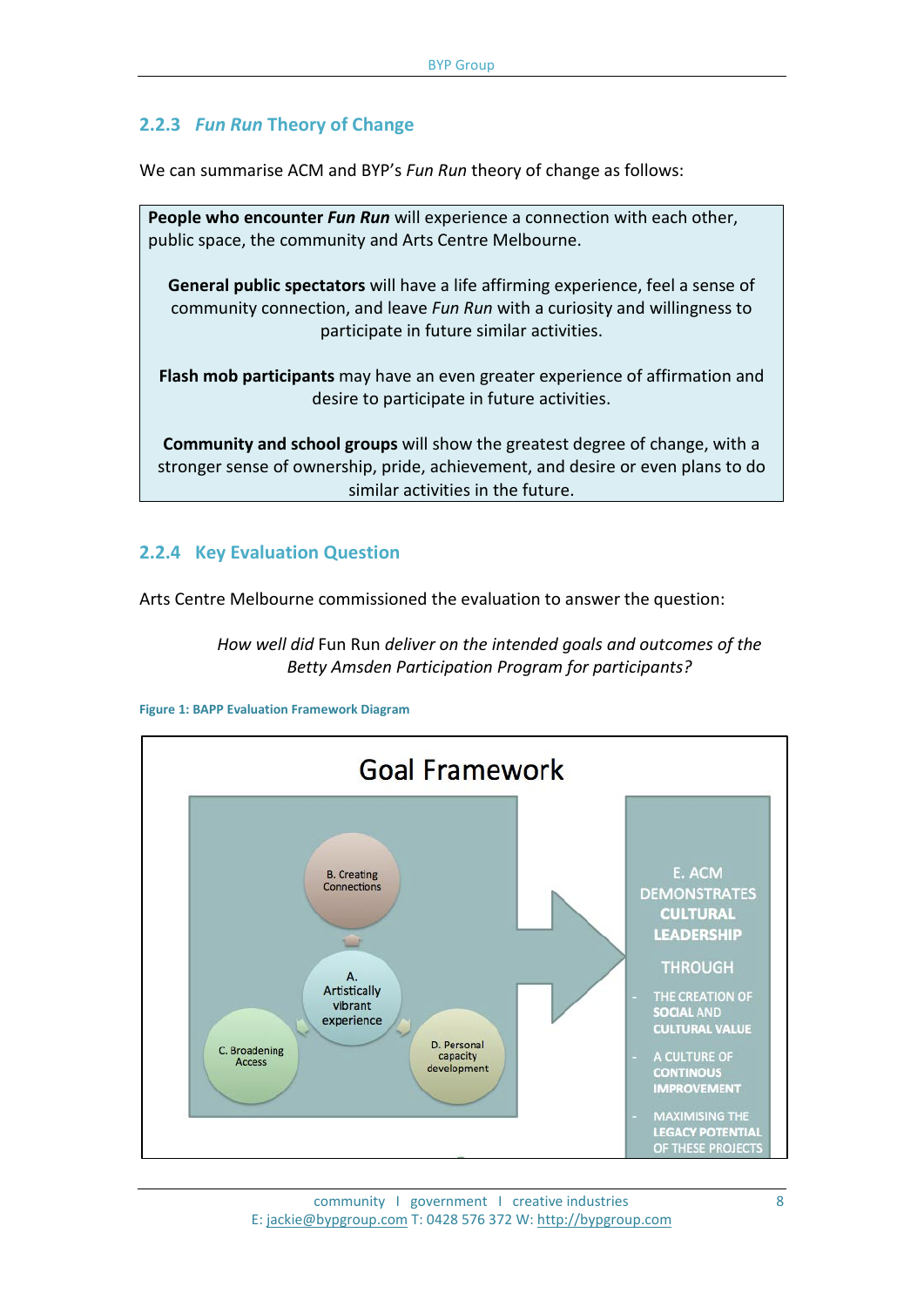### **2.2.5 Intended Outcomes**

Against each goal, ACM expects to see evidence of the following outcomes if the Betty Amsden Participation Program is successful:

#### **1. Artistic Vibrancy**

• Intrinsic reward for participants (a sense of fun and enjoyment, emotional response, shared experience etc.)

#### **2. Community Connectedness**

- Connections between people
- Building participants' connection to their city
- A sense of community

#### **3. Broadening Access to ACM and the Arts**

- Broad reach and high levels of participation
- Diversifying attendance: greater community representation at ACM
- Accessible and inclusive arts experiences

#### **4. Personal Growth Development**

• An increased sense of self-efficacy among active participants

#### **5. Leadership in Public Programming**

- Results: delivering value for participants
- A culture of continuous improvement
- Legacy: maximising the legacy potential of the Betty Amsden Participation Program.

This last category of impact was not a focus of the *Fun Run* evaluation*,* as we covered this topic in depth in the 2016 review of stakeholder views about the Betty Amsden Participation Program's legacy and ACM leadership.

### **2.2.6 Spectrum of Engagement**

*Fun Run* allowed for different levels of participation which we are calling "active engagement" vs "receptive engagement."

People who "actively" engaged in *Fun Run* are those who got involved before or during the event. They include:

- participants in school and community group workshops
- participants in flash mob workshops
- people who joined in the flash mobs and performances at the event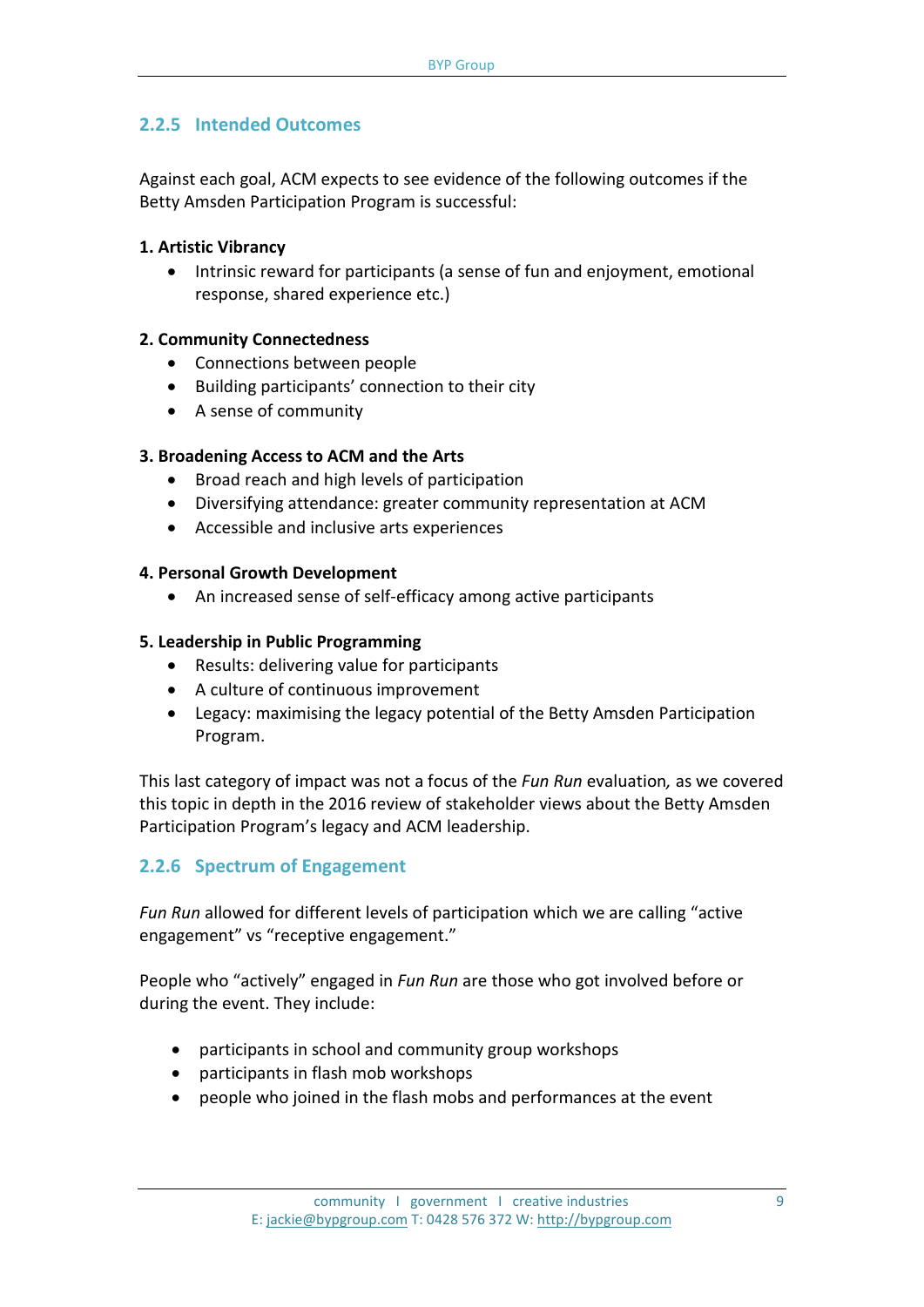Those who "receptively" engaged in *Fun Run* are people in the audience at the event and those who viewed the online *Fun Run* materials, such as the YouTube flash mob videos or the *Fun Run* social media and live streaming of the first and final half hours of the event on FaceBook.

We theorise that the level of engagement will affect the level of impact a participant experiences.



**Figure 2***: Fun Run* **Spectrum of Engagement**

At the active engagement end of the spectrum, ATQM and Circus Oz ran workshops with school students and community groups over a number of weeks in the lead up to *Fun Run,* and flash mob workshops for members of the general public.

For these participants, we would expect to see a greater investment in the project, which might manifest in the survey and interview responses as a sense of ownership, pride, achievement and a desire or even concrete plans to do similar activities in the future.

In the middle of the spectrum are audience members who decided to participate in a flash mob on the day of the event. For these participants we would expect to see an emphasis on emotions such as enjoyment, surprise, excitement and amusement, and curiosity about similar events in the future.

At the other end of the spectrum are participants who have come to see the event, or stopped by to see what was going on. For these participants, we would expect to see reports of fun, enjoyment and curiosity, but most likely these responses won't be as strong as for active participants.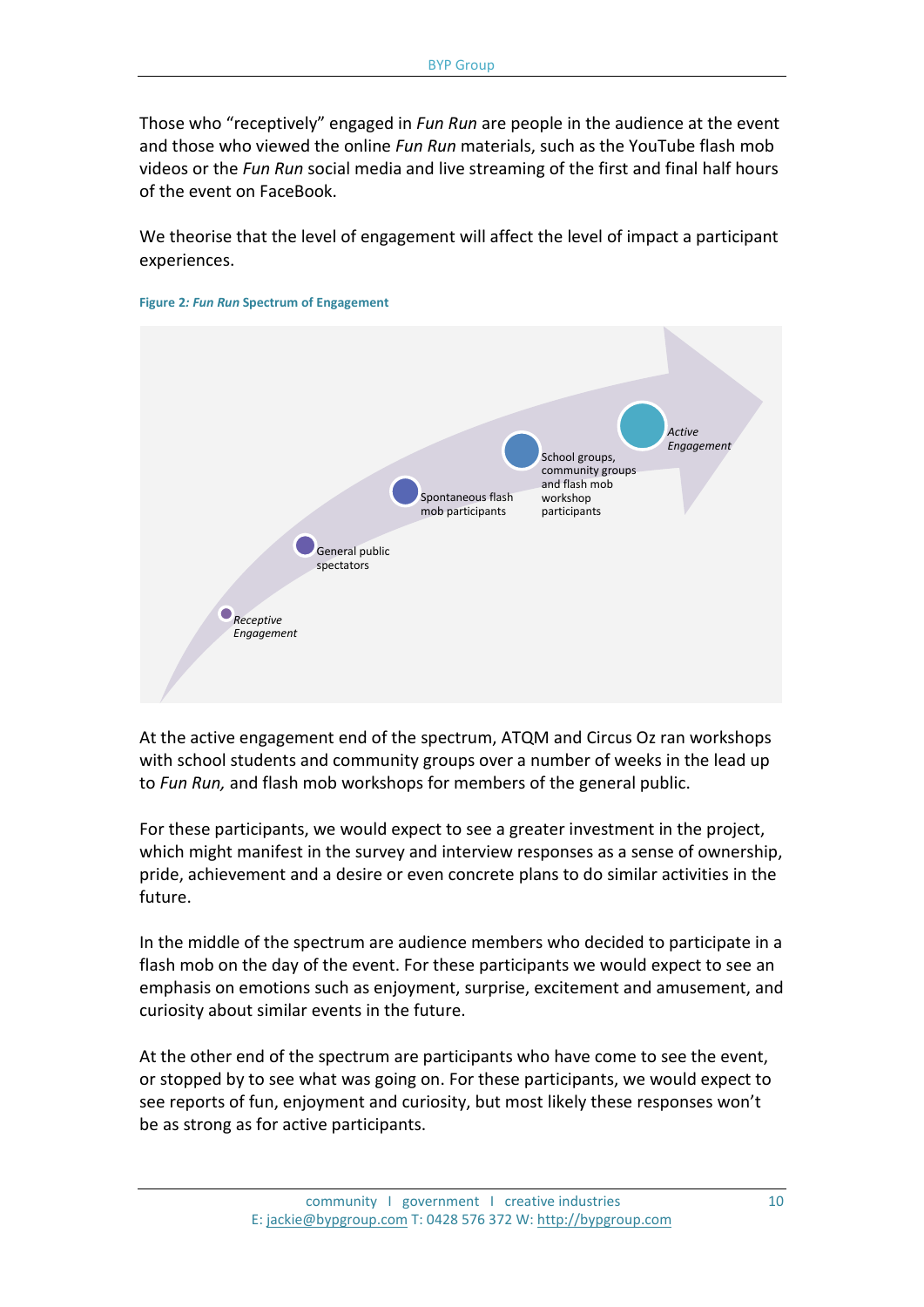Naturally there are always exceptions to a rule. One of the unique aspects of arts experiences is that for some people, "receptive" engagement can create lasting change. Research indicates that this is because arts experiences can create an emotional state which allows for "hot" or "sticky" cognition: in other words, change that lasts.

This is why we talk about a spectrum of *impact* as well as a spectrum of *engagement*: anyone could potentially experience attitudinal change or even behavioural change from an arts experience. That said, our past research shows that this is more likely if the experience is active, sustained over time, repeated or reinforced.



**Figure 3:** *Fun Run* **Spectrum of Impact**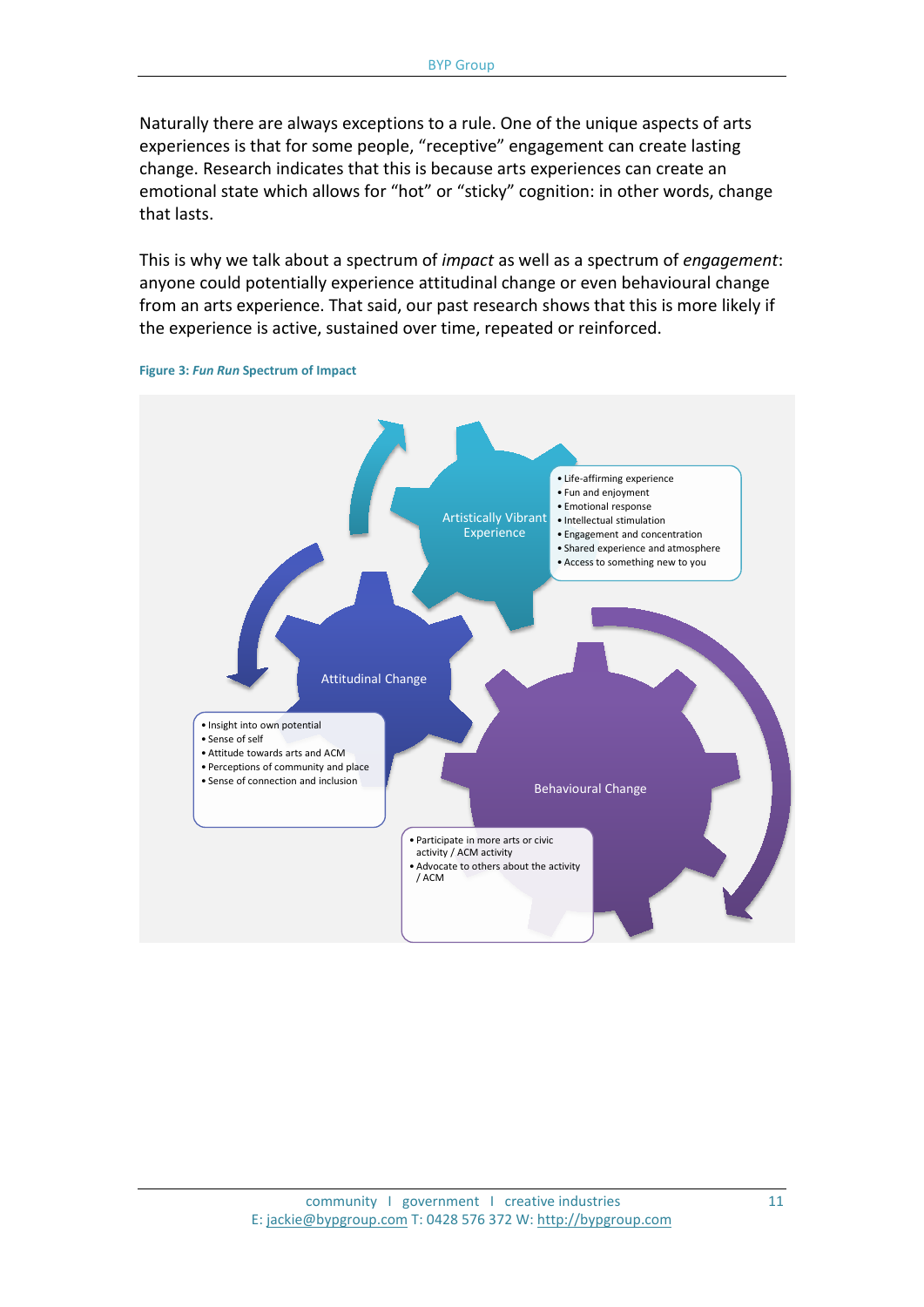#### **2.2.7 Evaluation Methodology**

Our observations and findings about participant outcomes are based on:

- 128 responses to the general public survey, including flash mob workshop participants, community group participants, those who joined in on the day and those who did not join in on the day
- 30 responses to the school student survey
- Interviews with five community group leaders and four flash mob workshop participants who also attended on the *Fun Run* event day

| Respondents<br>Survey                                     | Description                                                                                                                                                                                                             | Responses<br>Count of | <b>participants</b><br>Est. Tota | Survey Margin<br>of Error |
|-----------------------------------------------------------|-------------------------------------------------------------------------------------------------------------------------------------------------------------------------------------------------------------------------|-----------------------|----------------------------------|---------------------------|
| Audience - did not<br>join in                             | Audience members at Fun Run aged<br>15 and over who did not join in                                                                                                                                                     | 58                    | 2,450 <sup>1</sup>               | $+/-13%$                  |
| Audience - joined in                                      | Audience members at Fun Run aged<br>15 and over who joined in on the day                                                                                                                                                | 26                    | 353                              | $+/-19%$                  |
| <b>Flash mob workshop</b><br>participant and<br>joined in | Audience members at Fun Run aged<br>15 or over who joined in on the day<br>and also participated in a flash mob<br>workshop with Arts Centre Melbourne<br>in the lead-up to Fun Run                                     | 39                    | 52 <sup>2</sup>                  | $+/-8%$                   |
| <b>School groups</b>                                      | Students of all ages from Thornbury<br>Primary School, Sacred Heart and<br>Bannockburn Primary School who<br>participated in workshops with ATQM<br>and Circus Oz in the lead-up to Fun<br>Run and performed on the day | 30                    | $90^{3}$                         | $+/-15%$                  |
| <b>Community groups</b>                                   | Community group members aged 15<br>and over who participated in<br>workshops with ATQM in the lead-up<br>to Fun Run and performed on the day                                                                            | 16                    | 115 <sup>4</sup>                 | $+/-23%$                  |
| <b>Total active</b><br>participants                       | Audience members and flash mob<br>workshop participants over the age of<br>15who joined in, community and<br>school group members.                                                                                      | 111                   | 610                              | $+/-8%$                   |
| <b>Total Respondents</b>                                  | All of the above                                                                                                                                                                                                        | 169                   | 4,110                            | $+/-7%$                   |

**Table 1: Fun Run: Survey responses and margin of error**

<span id="page-11-0"></span><sup>&</sup>lt;sup>1</sup> An additional 1,050 audience members were under 15 and were therefore excluded from the survey as permission for their evaluation participation could not be guaranteed.

<span id="page-11-1"></span> $2$  An additional 20 participants were under 15 and were therefore excluded from the survey as permission for their evaluation participation could not be guaranteed.

<span id="page-11-2"></span><sup>&</sup>lt;sup>3</sup> Parental and Department of Education permission was gained for these students to participate in surveys.

<span id="page-11-3"></span><sup>4</sup> An additional 110 community group participants were under 15 years of age were therefore excluded from the survey as permission for their evaluation participation could not be obtained.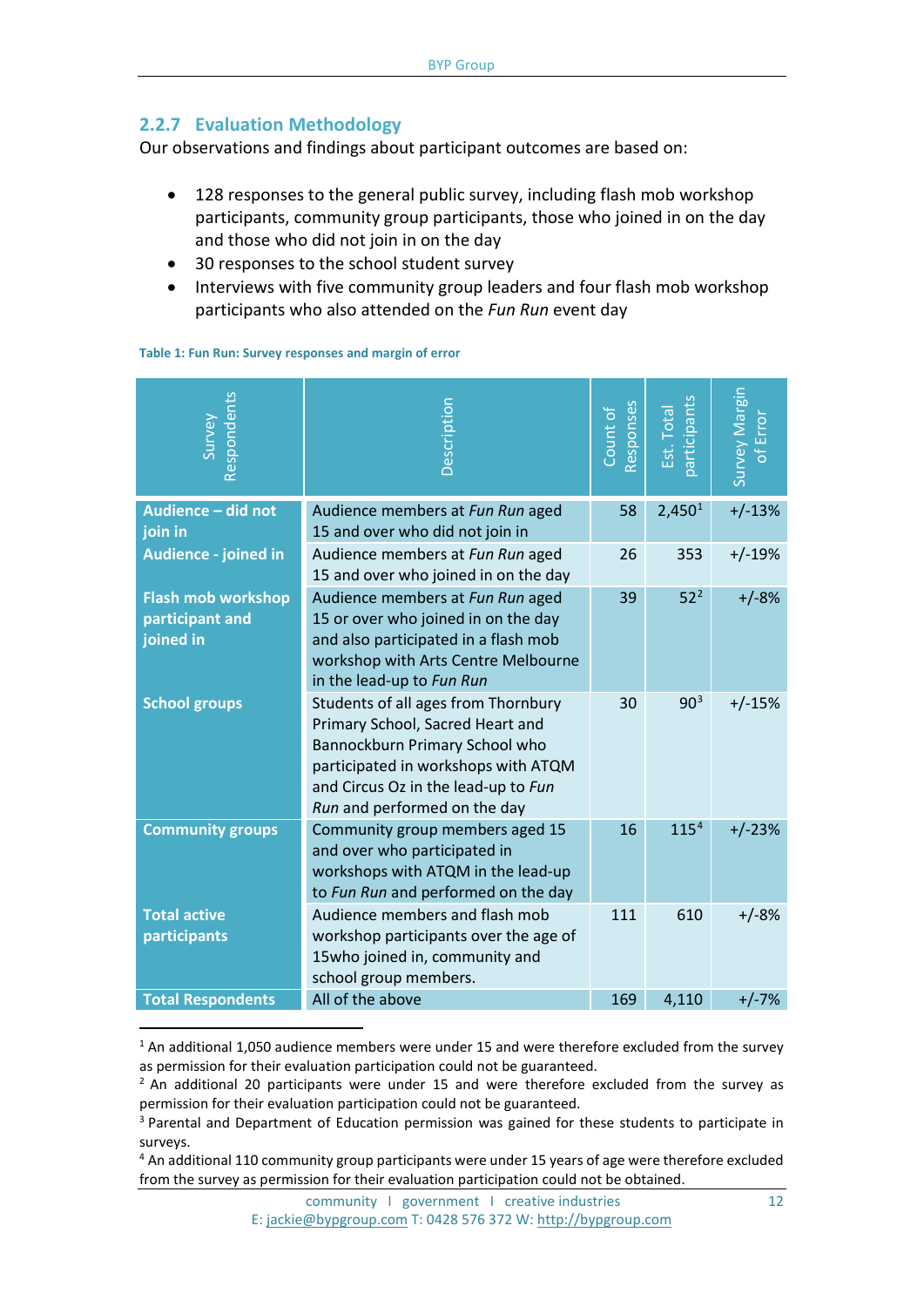## **3. Intended Outcomes**

In this section we offer more explanation about each of the outcome areas, including the theories that have informed them and why they are important to the Betty Amsden Participation Program projects.

## **3.1 Artistic Vibrancy**

**'Artistic vibrancy' refers to the intrinsic reward derived from participating in a high quality arts experience.** It encapsulates the dimensions of an arts experience that influences the level of subjective personal reward an individual experiences. This might include the extent to which it impacts on a person emotionally or intellectually, whether they have fun, are captivated or have a shared experience. As a concept, it is informed by research related to arts impact measurement and creativity research.

In the field of arts impact measurement, researchers have developed ways to describe the direct and indirect impact of arts experiences<sup>[5](#page-12-0)</sup>. Researchers typically differentiate between instrumental and intrinsic rewards from arts experiences, but recognise that instrumental outcomes are maximised when an arts experience is intrinsically rewarding. This echoes research in educational motivation and attainment, which identifies self-efficacy and related mental states as determinants of academic and non-academic outcomes.[6](#page-12-1)

Creativity researchers have identified the importance of intrinsic motivations for creativity and innovation and the state of 'flow' that can arise in the context of deep engagement with an activity.<sup>[7](#page-12-2)</sup> Similarly, research into adult 'play' in work settings identifies that the mental state achieved via semi-structured, 'serious play' allows

<span id="page-12-0"></span><sup>5</sup> Among the pioneers of this approach include Patcher, M. and Landry C. (2001) *Culture at the Crossroads – culture and cultural institutions at the beginning of the 21st century,* Comedia, London; McCarthy et al. (2004) *[Gifts of the Muse](http://www.rand.org/pubs/monographs/2005/RAND_MG218.pdf) – reframing the debate about the benefits of the arts*, The RAND Corporation, New York City, Holden J; (2004) *Capturing Cultural Value*, Demos, London; Brown, A, Novak J. (2007) *Assessing the intrinsic impact of live performance,* WolfBrown, San Francisco; Bailey. J (2009) *Artistic Vibrancy Resources* produced for The Australia Council for the Arts, Sydney and New Economics Foundation (2009) *Capturing the Audience Experience: a handbook for theatres.* Independent Theatre Council, the Society of London Theatre and the Theatrical Management Association, London.  $\overline{a}$ 

<span id="page-12-1"></span><sup>6</sup> Martin A. et al, (2013) 'The Role of Arts Participation in Students' Academic and Non-Academic Outcomes: A Longitudinal Study of School, Home and Community Factors,' *Journal of Educational Psychology* 2013 105(3): 709-727.

<span id="page-12-2"></span><sup>7</sup> Csikszentmihalyi, M. (1990). *Flow : the psychology of optimal experience* (1st ed.). New York: Harper & Row. Hennessy, Beth and Amabile, Teresa (2010). 'Creativity.' *Annual Review of Psychology* 61: 569- 98.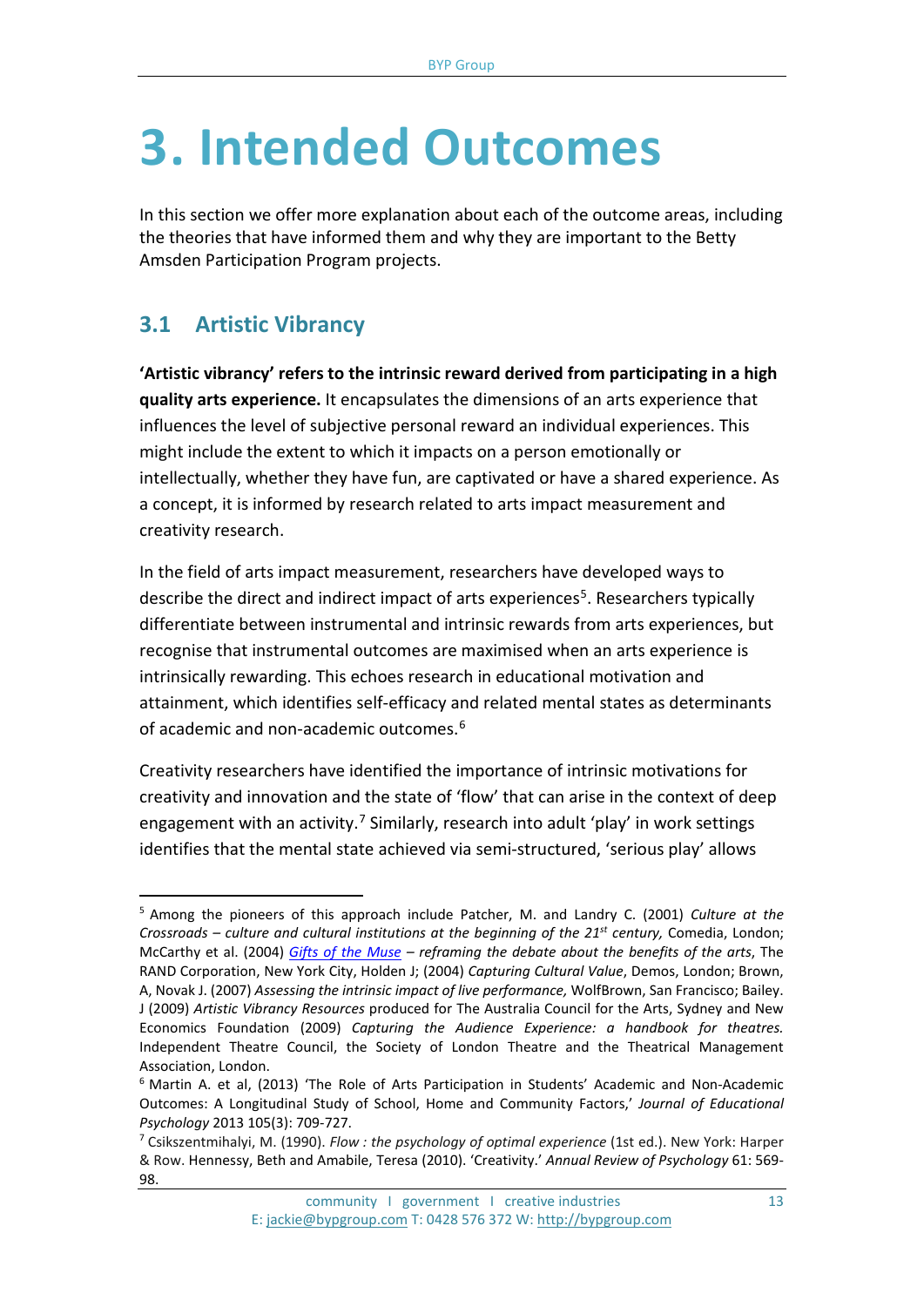participants to feel a level of creative agency which has ripple effects in the workplace.<sup>[8](#page-13-0)</sup>

#### **3.1.1 Why it matters**

Policy makers and writers have urged arts organisations to translate this kind of research into 'evaluative thinking.' For example, think tanks such as RAND, Demos and Comedia argued that rather than simply assert their intrinsic value, or conversely justify their activity in purely non-artistic terms as instruments of social or economic policy, arts organisations need to find ways to recognise the different types of value of their activities[9](#page-13-1) More recently findings from the *Cultural Value Project,* a three year UK academic study, stressed the need for evaluation to focus more attention on the way people experience their engagement with arts and culture, instead of solely on the accountability needs of funders (Crossick and Kaszynska 2016).

ACM's evaluative approach for the Betty Amsden Participation Program is informed by the work of a number of agencies that built intrinsic reward into evaluative frameworks.[10](#page-13-2) The evaluation framework attempts to help account for the human experience of each project in recognition that the value derived from arts and cultural activity arises primarily at the individual level, and can be a catalyst for wider benefits (Crossick and Kaszynska 2016). Specifically, for *Fun Run* the ACM team anticipated that participation in the project might involve the following intrinsic reward for those involved:

• An emotional response

 $\overline{a}$ 

- A sense of fun and enjoyment
- An experience of spontaneity, life affirmation and relaxation
- A sense of shared experience

## **3.2 Personal Growth and Development**

In the context of *Fun Run*, **personal growth refers to the extent to which the experience provides an opportunity for participants to develop their sense of personal self-efficacy and their efficacy in the community** (their belief in their ability to succeed on their own or in their community).

<span id="page-13-0"></span><sup>8</sup> Chalfour, I. et al. (2003). 'Learning to Play Again.' *Beyond the Journal: Young Children on the Web.* May 2003: 1-9. Cohen, Lynn and Waite-Stupiansky, Sandra (eds). (2012). *Play: A Polyphony of Research, Theories and Issues.* Play and Culture Studies Series Vol 12. University Press of America: Maryland.  $9$  see especially McCarthy et al (2004), Holden (2004) and Landry and Patcher (2001).

<span id="page-13-2"></span><span id="page-13-1"></span><sup>&</sup>lt;sup>10</sup> See especially the work of the New Economics Foundation (2009), Brown et al (2007), Bailey (2009) and MCarthy et al (2004).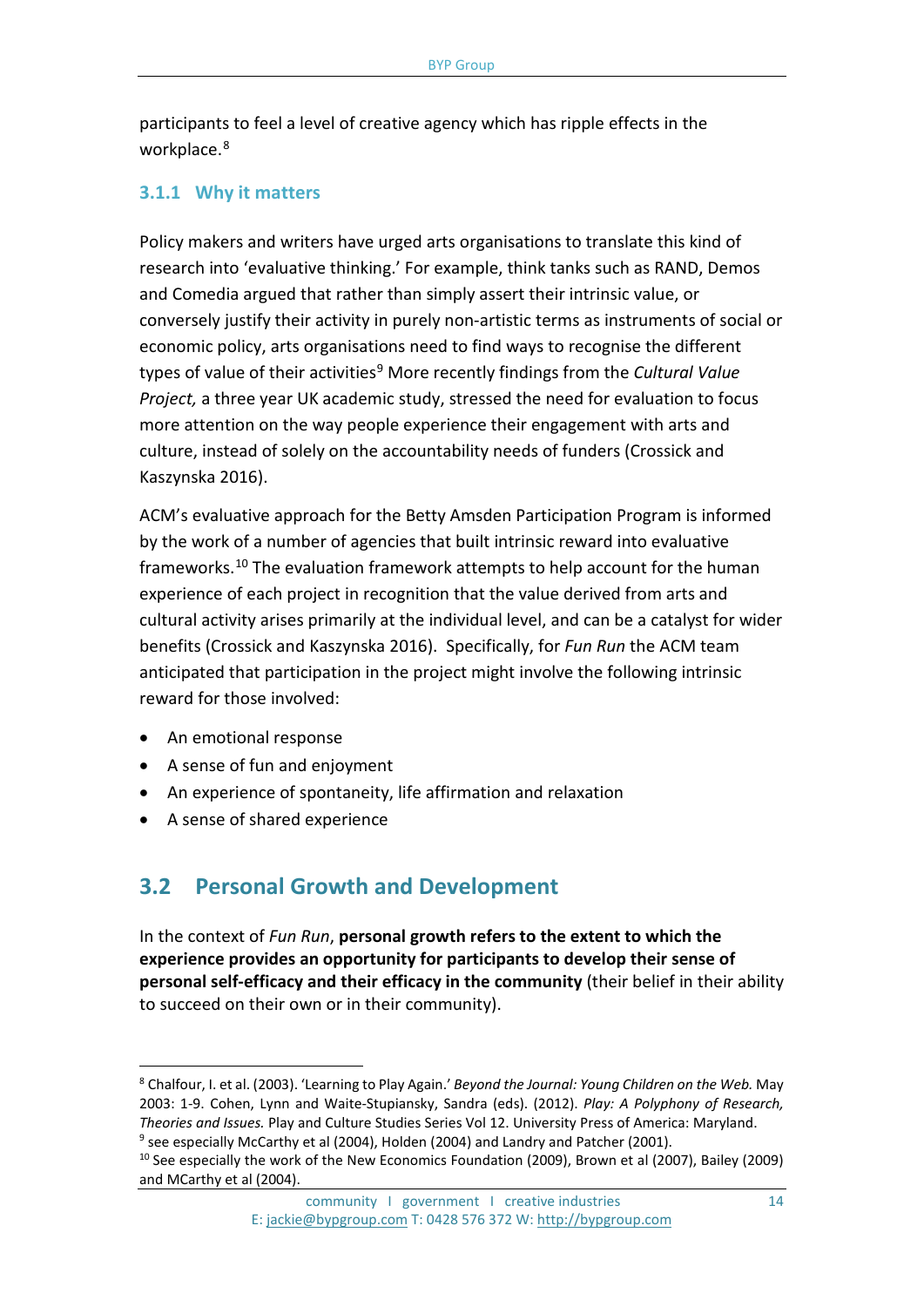The concept of personal self-efficacy is based on research into the determinants of educational attainment, social capital, health and wellbeing. Individuals develop a sense of personal agency and competence derived from feeling able to participate in a creative activity. From this they can also develop improved confidence, selfesteem, pride, a sense of achievement and validation (Raingruber 2014). The concept of "self-efficacy in the community" is based on the social capital theory used by the Australian Bureau of Statistics in their framework for measuring social capital. Based on the work of Falk 2001, individuals with a strong sense of efficacy are able to actively participate in the groups and communities to which they belong (Edwards 2004:33-34).

#### **3.2.1 Why it matters**

The Betty Amsden Participation Program's theory of change articulates the potential ripple effect of an intrinsically rewarding arts experience on some of the determinants of social capital. For example, *Fun Run* may empower participants to have a different experience of, and attitudes to themselves, other people, their cities and public spaces and contribute to a healthier and stronger society.

As a public arts project, *Fun Run* did not take place in a controlled environment in which we could identify causality and measure the significance of the change attributable to the project. We have adopted a determinants approach, examining the extent to which the project contributed to some of the determinants of personal wellbeing as they relate to the experience of *Fun Run*. [11](#page-14-0) 

Informed by the research, ACM has defined the dimensions of the *Fun Run*  experience that is likely to contribute to a participant's sense of *personal selfefficacy*. It is an experience that creates a sense of:

- ownership and agency
- challenge and achievement
- acknowledgement and confidence
- reducing barriers to physical activity

<span id="page-14-0"></span> $11$  In this approach, researchers gather evidence about the effectiveness of an health promotion program or intervention in its real world setting, effecting impact on a behavioural determinant of health outcomes (Nutbeam, 1998). It can be understood as a program logic evaluation, or impact evaluation, where the desired impacts of the program are also determinants of positive health outcomes (Thorogood and Coombes, 2010: 12). This approach allows researchers to evaluate the effectiveness of programs happening in the real world, rather than focusing on expensive, experimental situations such as random-controlled trials. Change occurs on a continuum. If links are already wellestablished, then you do not have to prove causal relationships again. Instead, you can focus on proximal indicators which are known to be related to distal outcomes (Green and Tones: 1999).  $\overline{a}$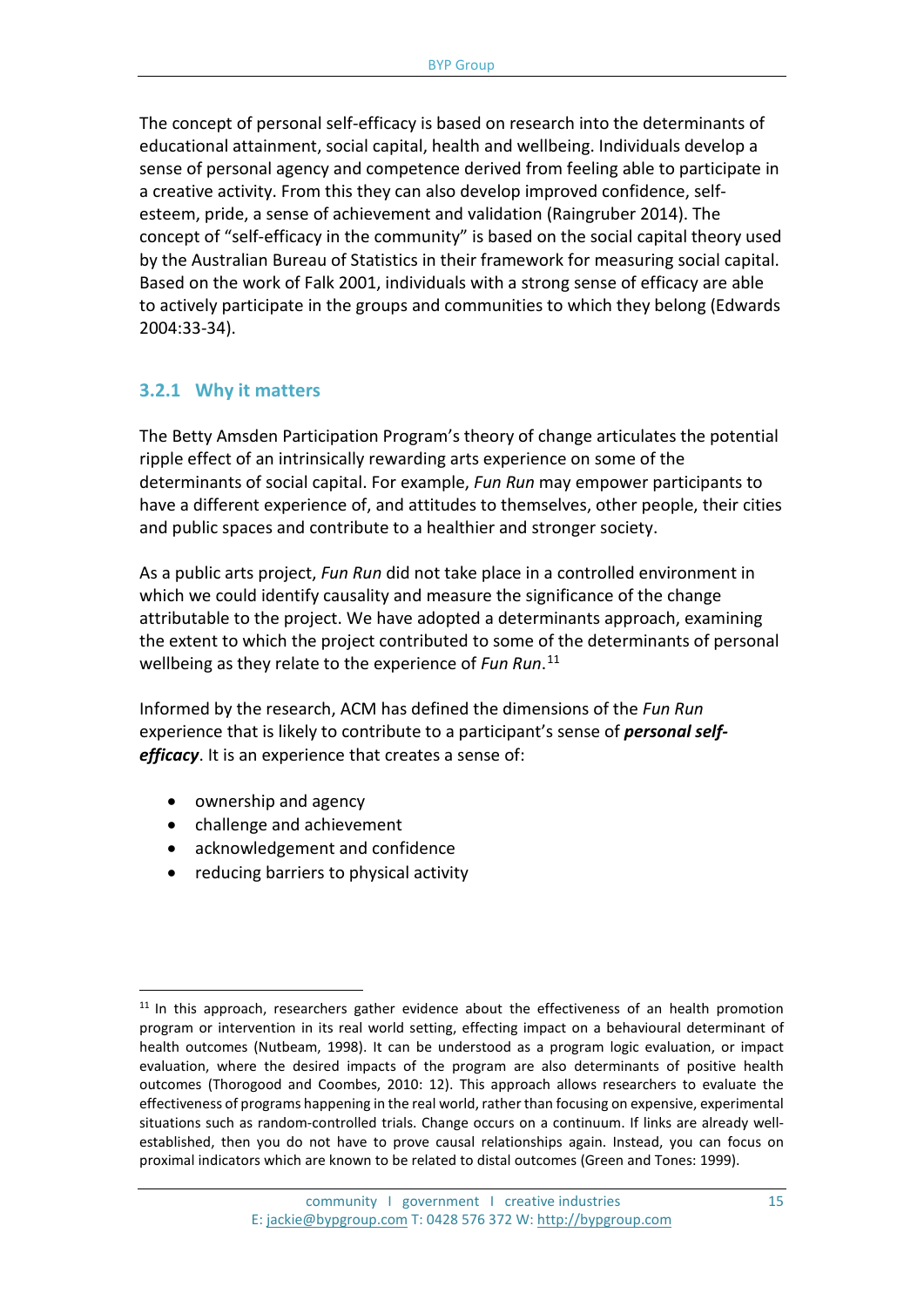## **3.3 Community Connectedness**

As a goal of the Betty Amsden Participation Program, community connectedness is based on the theory that the arts can act as a catalyst to foster a sense of connection to place and others. Some social capital theorists for example have described the potential for arts experiences to create connections between people, which can contribute to the determinants of healthy individual behaviours and the creation of "bonding" and "bridging" social capital. [12](#page-15-0) 'Bonding' brings people who are similar closer together and 'bridging' capital helps bridge the divide between people who are different (Putnam 2003, Edwards 2004).

### **3.3.1 Why it matters**

Research into the role of the arts in place-making, community pride and identity notes that that the activation of spaces through arts can contribute to a sense of place, cultural identity and pride in one's city (Miles, 1997). There is also some evidence that suggests arts projects can enliven cities and can contribute to a sense of cultural vitality, pride in place and identity<sup>13</sup>.

Informed by these theories, the ACM Betty Amsden Participation Program framework looks at the contribution of the *Fun Run* experience to creating:

- interpersonal connections between people
- a sense of community

 $\overline{a}$ 

• a sense of connection to their city

## **3.4 Access to the Arts and ACM**

'Access,' as it relates to the Program, has three key dimensions:

- **Inclusivity**: the perceived and actual accessibility of the arts experience for participants.
- **Program reach**: the extent to which the projects attract participants who wouldn't normally come to ACM and/or from backgrounds traditionally underrepresented in arts or ACM audiences.
- **Perceptions of Arts Centre Melbourne**: the extent to which participants perceive it to be a place for everyone and feel welcome.

<span id="page-15-0"></span><sup>12</sup> For example see Putnam, R. (2003). *Better Together.* Saguaro Seminar on Civic Engagement in America. John F Kennedy School of Government: Cambridge.

<span id="page-15-1"></span><sup>13</sup> For case studies of arts and cultural vitality, please see Castanet. (2014). *The [Arts Ripple Effect:](http://castanet.net.au/wp-content/uploads/Arts-Ripple-Effect-Full.pdf)  [Valuing the Arts in Communities,](http://castanet.net.au/wp-content/uploads/Arts-Ripple-Effect-Full.pdf) Castanet* with support from Arts Victoria and the Australia Council for the Arts: Sydney.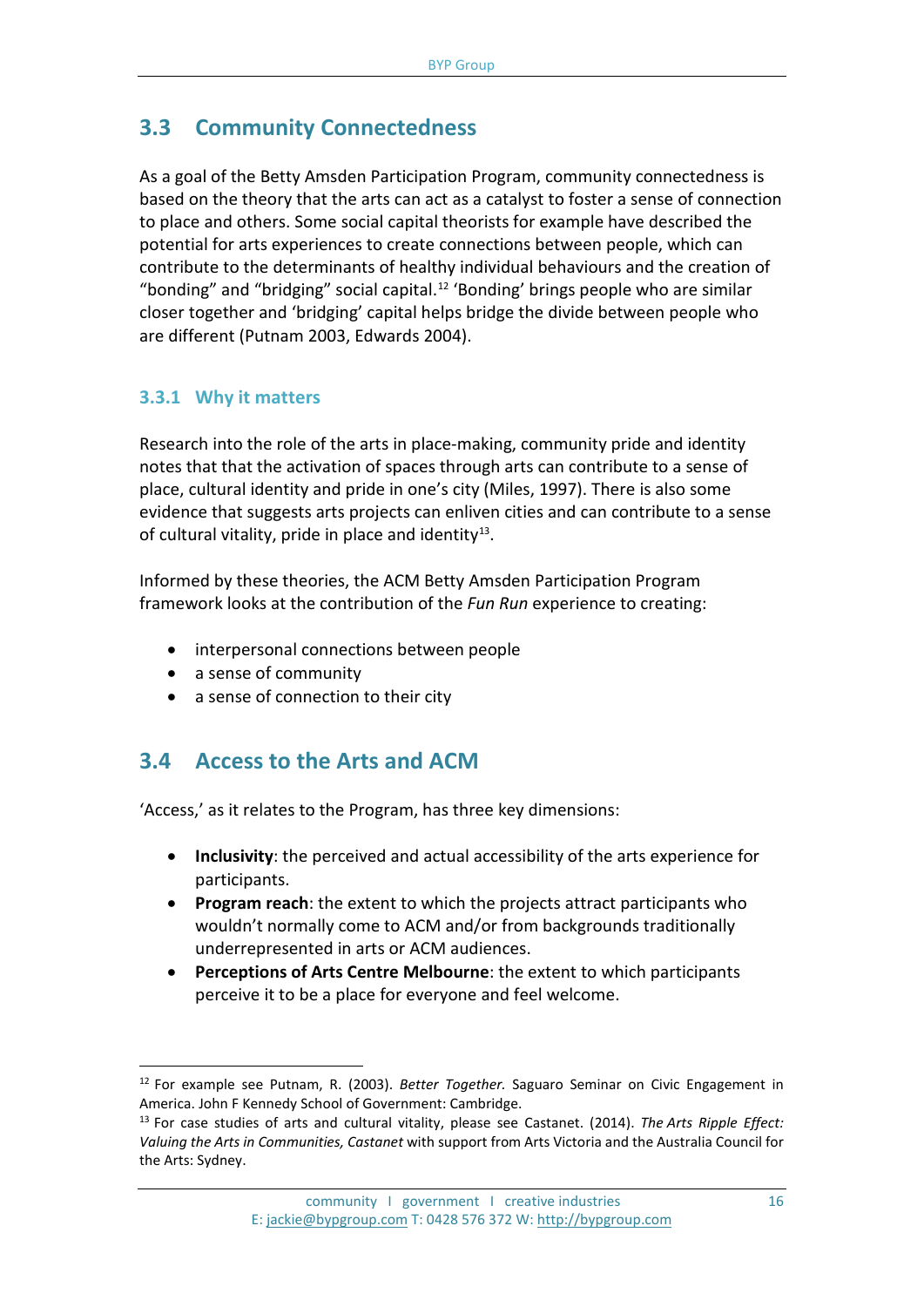#### **3.4.1 Inclusivity**

With regards to the first dimension, the Betty Amsden Participation Program team defines an accessible experience as one that is highly inclusive and participatory. Such an experience:

- Requires no specialist skills to participate
- Treats people with respect and as equals
- Gives participants the support they need to participate
- Makes the arts feel more open to people
- Acknowledges and values the contribution of participants (also a dimension of self-efficacy)

It is grounded in the notion that participatory arts experiences can deliver these outcomes for participants and plays an important role in what some cultural commentators are referring to as the democratisation of culture<sup>[14](#page-16-0)</sup>.

#### **3.4.2 Program reach**

Through providing an inclusive participatory experience, the Betty Amsden Participation Program has allowed ACM to produce more projects which engage participants from Victoria's richly diverse communities.

The Program team interprets diversity in its broadest possible sense, to include age and cultural diversity as well as socio-economic diversity and people living with disability. In defining what success would look like they wanted participants' sociodemographic backgrounds to more accurately reflect the very DNA of the city, giving people from all walks of life new pathways and opportunity to experience "their Arts Centre."

#### **3.4.3 Perceptions of ACM**

 $\overline{a}$ 

ACM also defines an accessible experience as one which results in participants feeling a greater sense of belonging at ACM and positively influences their perceptions about ACM more generally as being a place open to everyone.

It references the idea of 'institutional trust' as defined in the ABS social capital framework which describes institutional trust as:

> *"the levels of trust that individuals may have towards societal institutions… (which is) important because (without it) services may be underutilised, to the detriment of members of the community, if trust of institutions is deficient. (Edwards 2004; 27)*

community I government I creative industries 17 E: [jackie@bypgroup.com](mailto:jackie@bypgroup.com) T: 0428 576 372 W[: http://bypgroup.com](http://bypgroup.com/)

<span id="page-16-0"></span><sup>14</sup> See especially Holden, J. (2008). *Democratic Culture – Opening Up the Arts to Everyone*. Demos: London.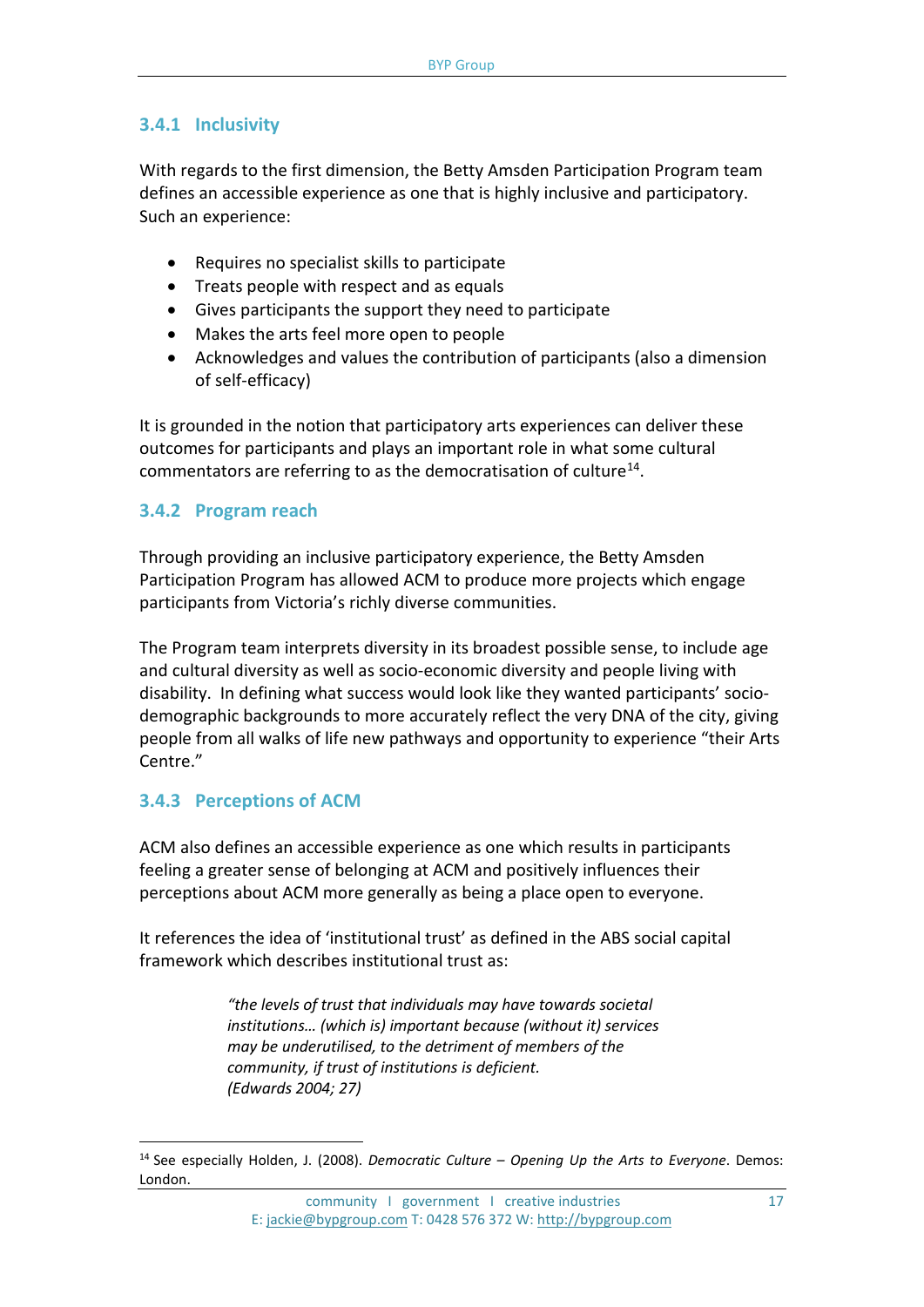Building institutional trust is obviously a far more complex outcome than ACM is trying to effect through a single program. Nonetheless it is a useful concept and point of reference for developing the outcome indicators for the program.

#### **3.4.4 Why it matters**

ACM is a civic space that belongs to the people of Victoria. Reaching people who do not normally access Arts Centre Melbourne or the arts more generally is an important outcome for the Betty Amsden Participation Program.

In Australia, we know that many groups continue to experience lower levels of arts participation at art events compared to the broader population, especially people living with disabilities, Indigenous people and people who mainly speak a language other than English at home (Australia Council 2014).

According to international research, inclusive active arts programs could be part of the solution. A 2011 study commissioned by The James Irvine Foundation<sup>[15](#page-17-0)</sup>, one of the largest private funders of participatory arts activity in the United States, found that active arts engagement provides an effective entry point for younger and more diverse populations because it taps into their patterns of cultural consumption and demand for these kinds of experiences (Brown, Novak-Leonard and Gilbride 2011).

There is also a growing demand for active types of arts experiences in the wider population. Australia Council research shows that Australians have significantly increased their creative participation in the arts since 2009. Nearly half the population (48%) reported creative participation activities in 2013, an increase of seven percentage points since 2009 (Australia Council 2014: 12).

Through providing inclusive participatory experiences, the Betty Amsden Participation Program helps ACM respond to this growing demand and opens up the arts to a diverse range of participants that better reflects the state's cultural and social fabric.

## **3.5 Leadership**

 $\overline{a}$ 

Four years ago, ACM and the late Betty Amsden AO, DSJ's stated aims for the Betty Amsden Participation Program were to explore and encourage cultural democracy (in the community and at Arts Centre Melbourne), and our inherent creativity as human beings. The Program was designed to contribute in real and measureable ways to ACM's stated purpose, which is to "create, connect and enrich the lives of Victorians." [16](#page-17-1)

<span id="page-17-0"></span><sup>15</sup> Brown, A. Novak-Leonard, J. and Gilbride. (2011). *Getting in on the act.* The James Irvine Foundation: Los Angeles.

<span id="page-17-1"></span> $16$  Pre-2015 the core purpose was defined as "enriching the lives of Victorian's socially, educationally, culturally and economically through the performing arts..." The Betty Amsden Evaluation Framework has been adapted to incorporate this change but remains substantively the same.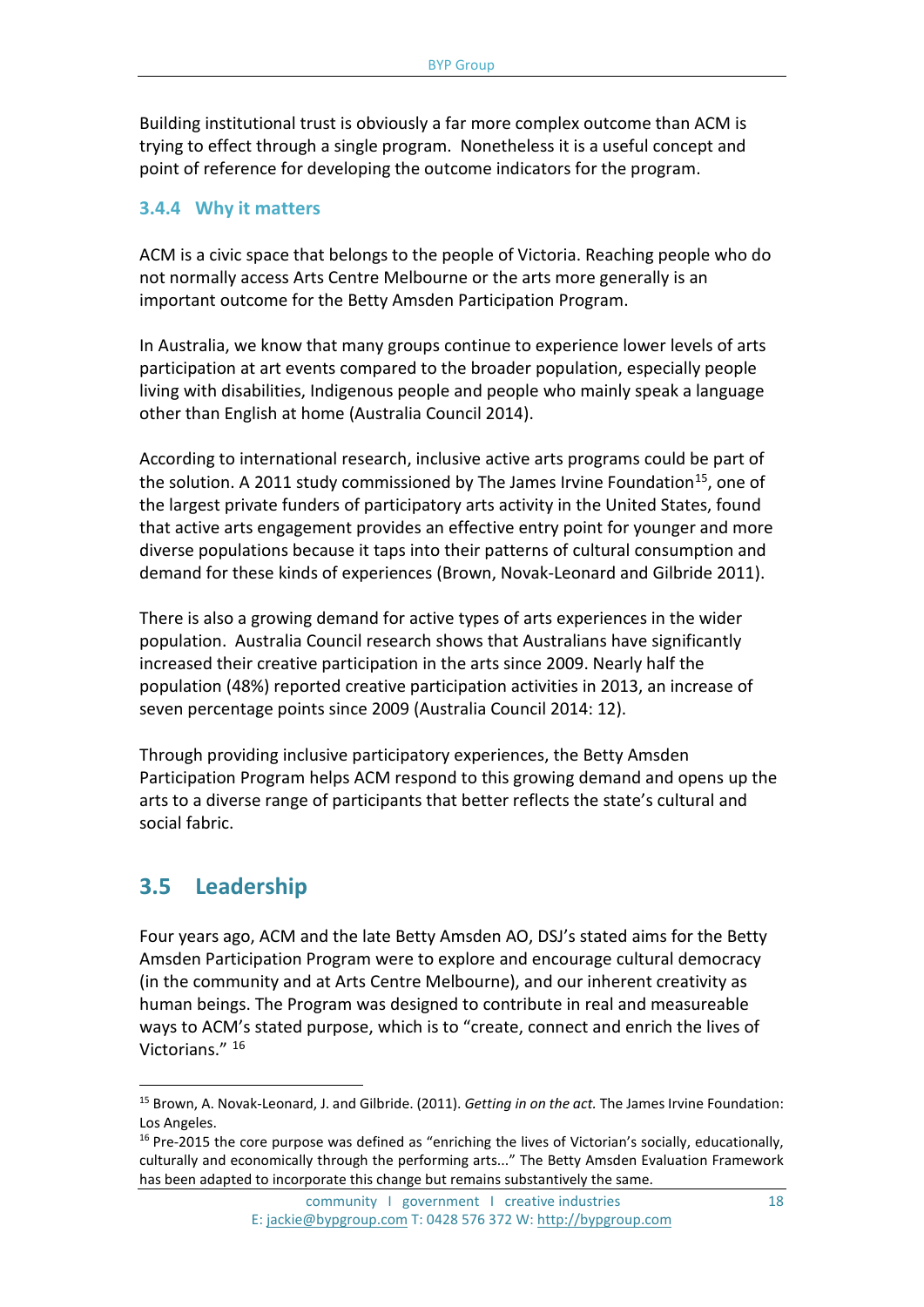To do this, ACM took as its starting point the artistic experience, in the belief that only the highest quality artistically vibrant experiences will attract people, engage them, make them feel more connected to each other and the city and more welcome at Arts Centre Melbourne.

#### **3.5.1 Why it matters**

As noted above, ACM is a civic space that belongs to the people of Victoria. ACM strives to be a leader across all dimensions of its activity, including civic participation and public engagement.

After four years of the Betty Amsden Participation Program, ACM anticipated it could occupy a position of leadership in community participation projects if it succeeded in:

- delivering value to participants by demonstrably achieving the articulated Program goals
- fostering a culture of continuous improvement through evaluation
- maximising the legacy of the program

As noted earlier in this report, we did a forensic review of leadership in 2016. We comment on leadership in this year's report in broad terms.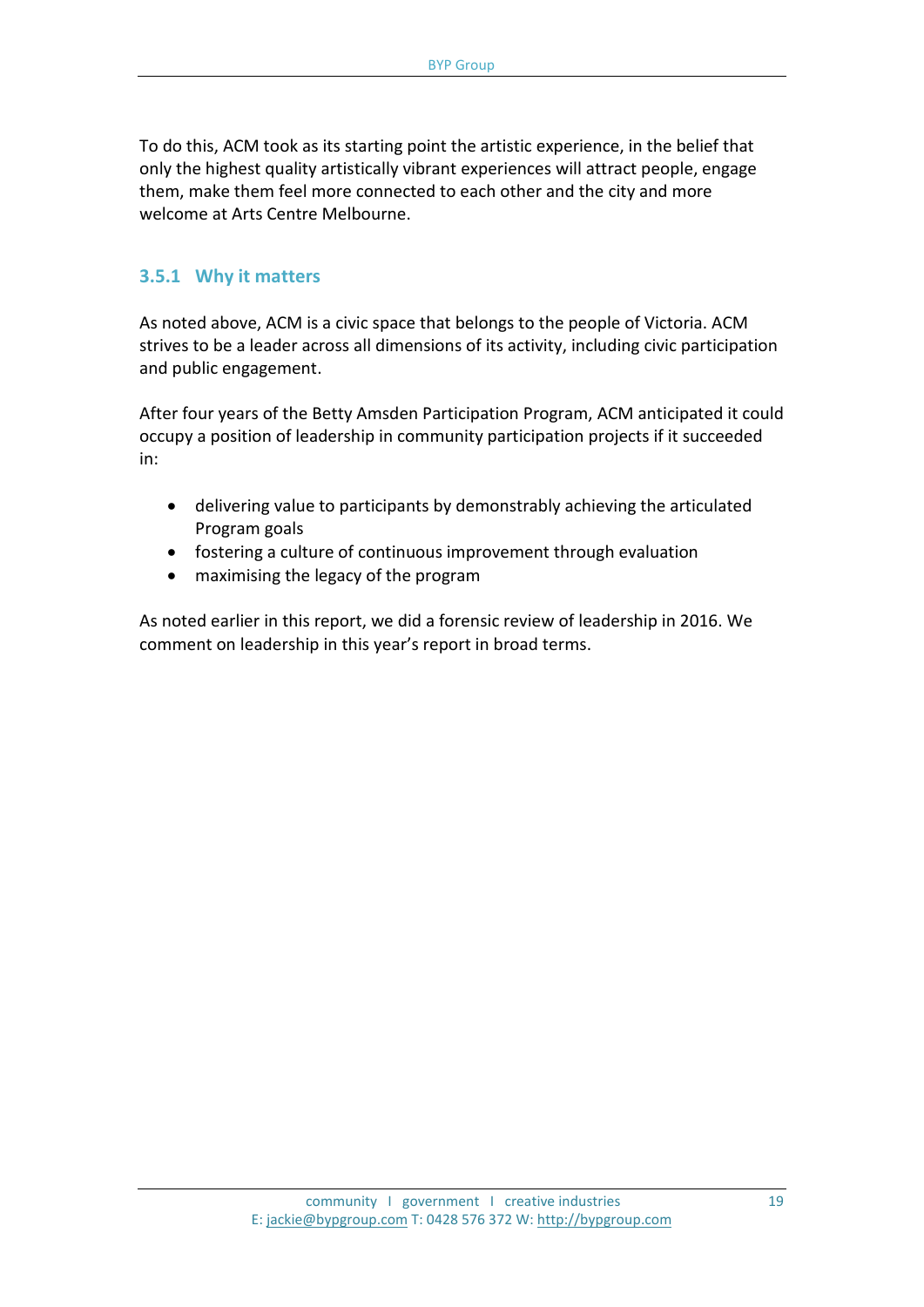## **3. Goal 1: Artistically Vibrant Experiences**

*Was* **Fun Run** *an intrinsically rewarding experience for participants? Did the depth of engagement (active vs receptive) matter to a participant's experience?*

*Fun Run* made people feel happy, excited and energised. It was a spontaneous and life-affirming experience for active and receptive participants. The event had a positive atmosphere – people felt that they shared something special at the event.

For those who joined in, the experience of life-affirmation and spontaneity was much stronger, supporting our theory that active engagement leads to stronger impacts.

## **3.1. Introduction**

In this section we look at:

- Participants' emotional response
- Experience of spontaneity and life affirmation
- Participants' sense of shared experience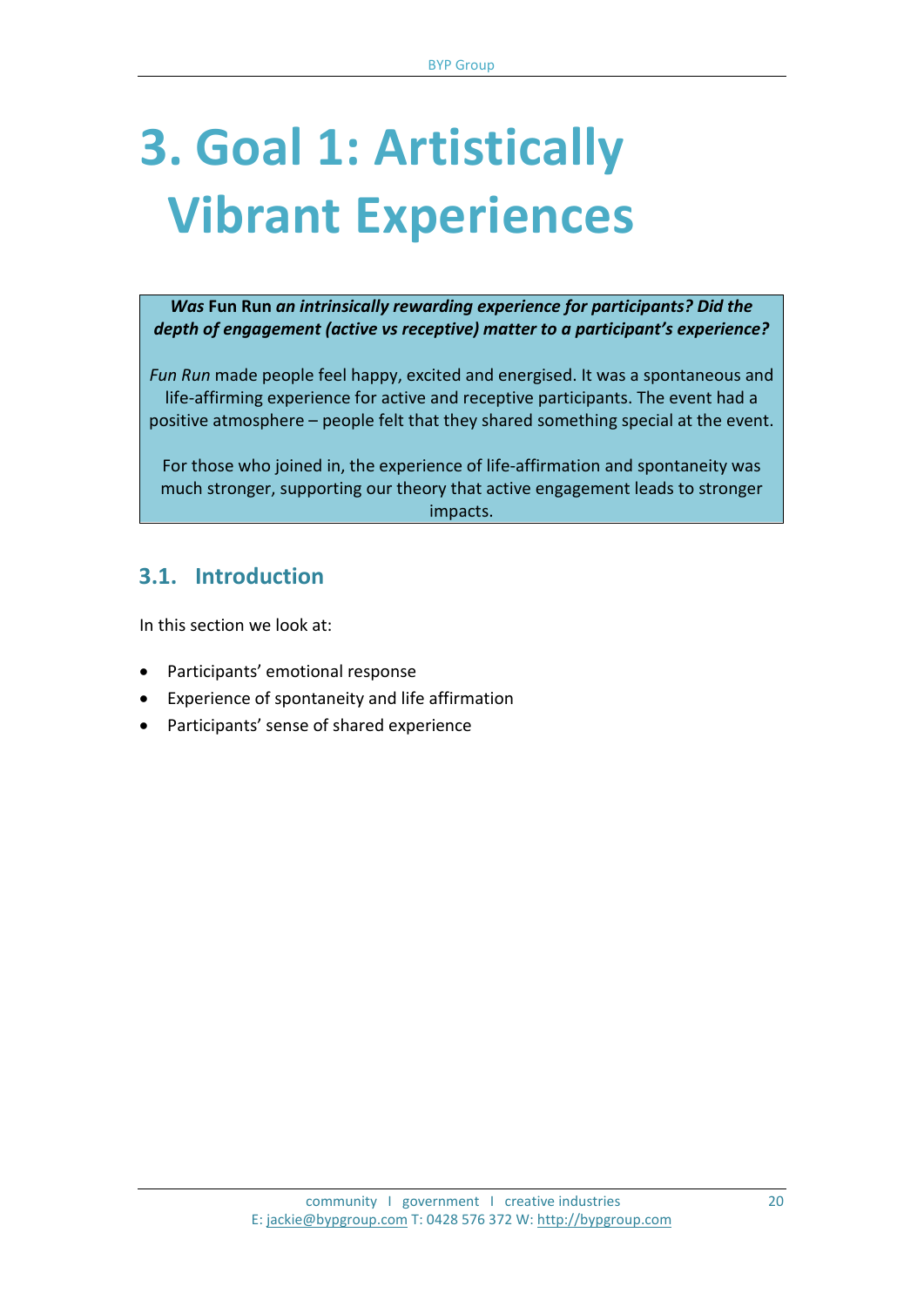## **3.2. Emotional Response**

**Almost all survey respondents described the experience as fun and said that** *Fun Run* **made them feel happy and excited.** 

> *"Fun Run was the most amazing live event that I have ever experienced. It was authentic, entertaining, encouraging and totally empowering! I couldn't believe so many emotions could come out in just a few hours. I am in awe of what an amazing piece of work has been created and how community minded it was. 10/10." – Spontaneous flash mob participant*

**Figure 4: Fun Run: What are the top three words you would use to describe how participating in Fun Run made you feel? (n=132)[17](#page-20-0)**



<span id="page-20-0"></span><sup>&</sup>lt;sup>17</sup> "n" refers to the number of responses received for this question.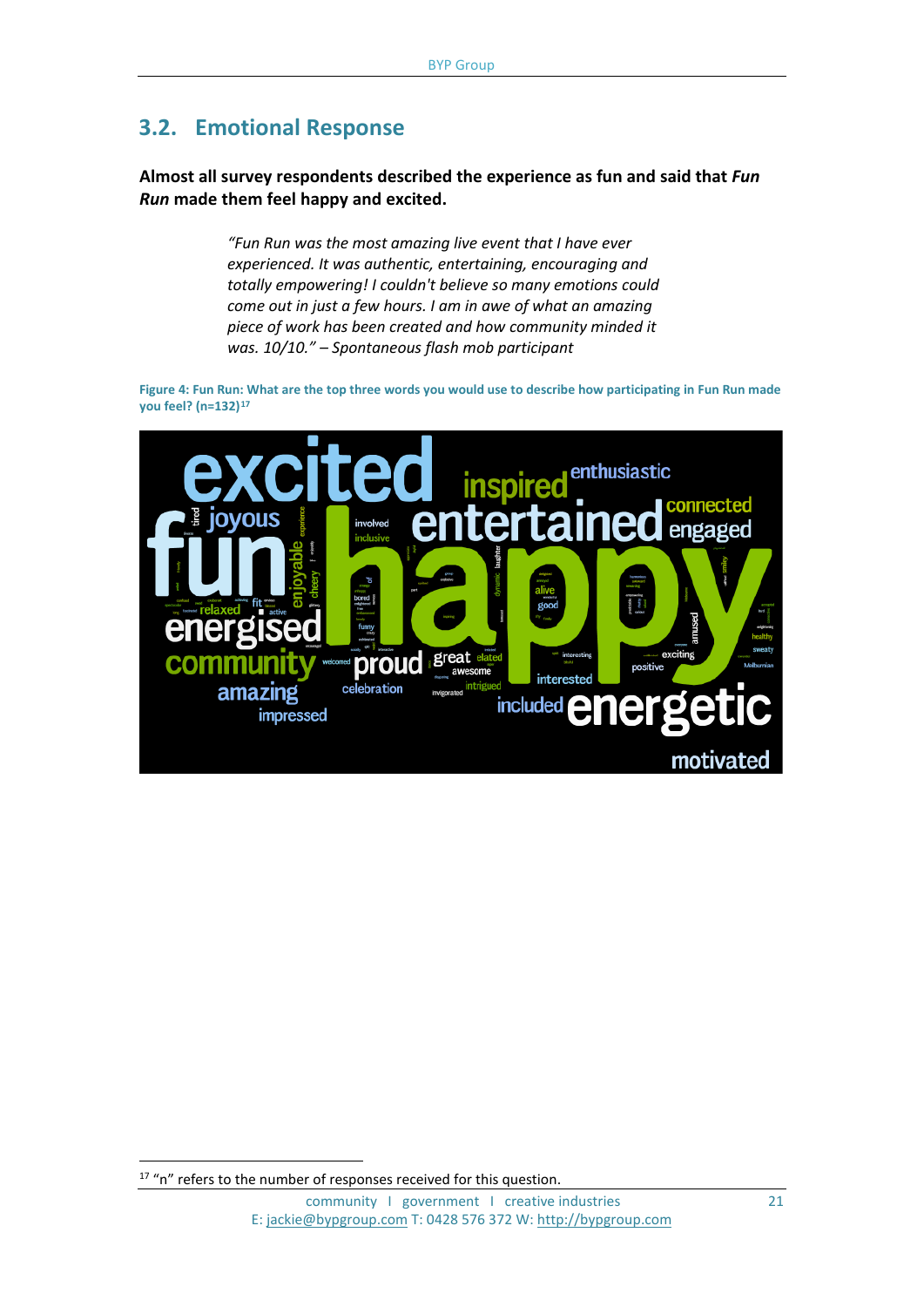## **3.3. Experience of spontaneity and life affirmation**

**The majority of all survey respondents[18](#page-21-0) felt that** *Fun Run* **gave them a chance to be spontaneous (79%).** *Fun Run* **was a life-affirming experience for the majority of all survey respondents (78%).** 

As our theory of change predicted, active participants reported a much stronger experience of spontaneity:

• 92% of active participants agreed or strongly agreed that they had a chance to be spontaneous, compared to 62% of receptive participants

> *"[Fun Run] was a great community event with lots of cultural diversity, humour, inclusivity & skill…loved the irreverence, graphics, music & staging & that a guy ran a marathon on a treadmill - very funny." – Flash mob workshop participant*

## **3.4. Shared experience**

 $\overline{a}$ 

**The majority of survey respondents felt that they shared something special (88%) and unique (86%) with others at** *Fun Run***.**

> *"I had no intention of staying for the whole event but on the day I got swept up in the excitement and stayed well after the fireworks. Thanks for all the hard work behind the scene to make these events happen." – Flash mob workshop participant*

Active participants had a more widely shared and stronger sense of shared experience than receptive participants:

- 93% of audience members who joined in on the day felt a sense of shared experience, compared to 77% of receptive participants
- Active participants had a stronger sense of shared experience than receptive participants, with 51% strongly agreeing compared to 34%

The sense of having a unique experience was also more pronounced amongst active participants, 51% of whom strongly agreed compared to 34% of receptive participants.

<span id="page-21-0"></span><sup>&</sup>lt;sup>18</sup> This refers to the combined results for both active and receptive participants, i.e. all survey respondents.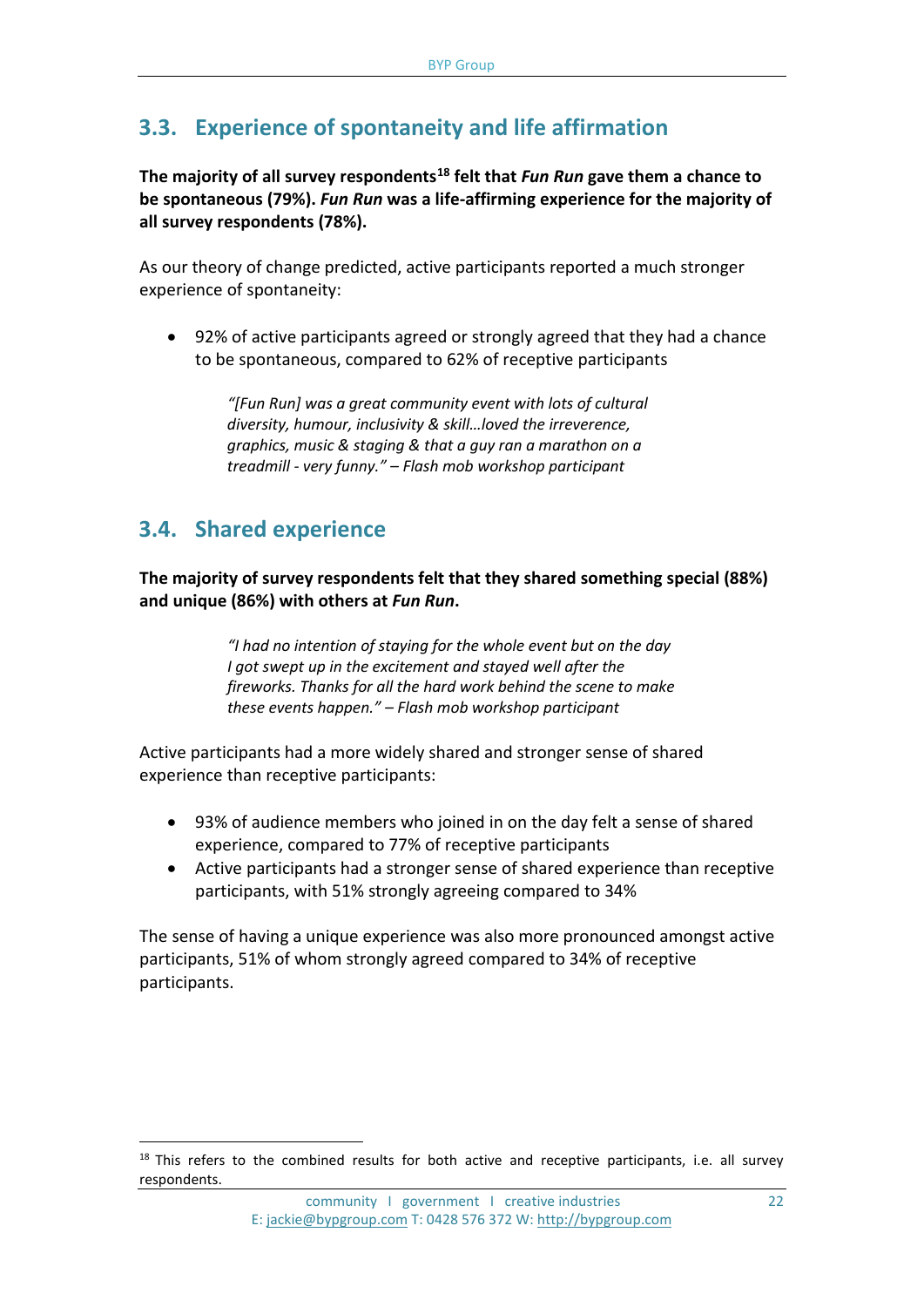## **4. Personal Growth and Development**

*Did* **Fun Run** *develop people's sense of personal efficacy and efficacy in the community?*

Active participants in *Fun Run* felt a sense of ownership of the event and pride in taking part. They felt a strong sense that they were part of the event and that their contribution was valued and acknowledged by others.

*Fun Run* introduced many people to something new and developed people's confidence to participate in arts activities and, to a lesser extent, physical activity.

For flash mob participants, *Fun Run* also helped to reduce barriers to physical activity. This group may be a target for arts-related programs which make it easier to do physical activity.

## **4.1. Introduction**

In this section we look at:

- Sense of ownership of the event
- Sense of challenge and achievement
- Sense of acknowledgement and confidence
- Reducing barriers to physical activity through the arts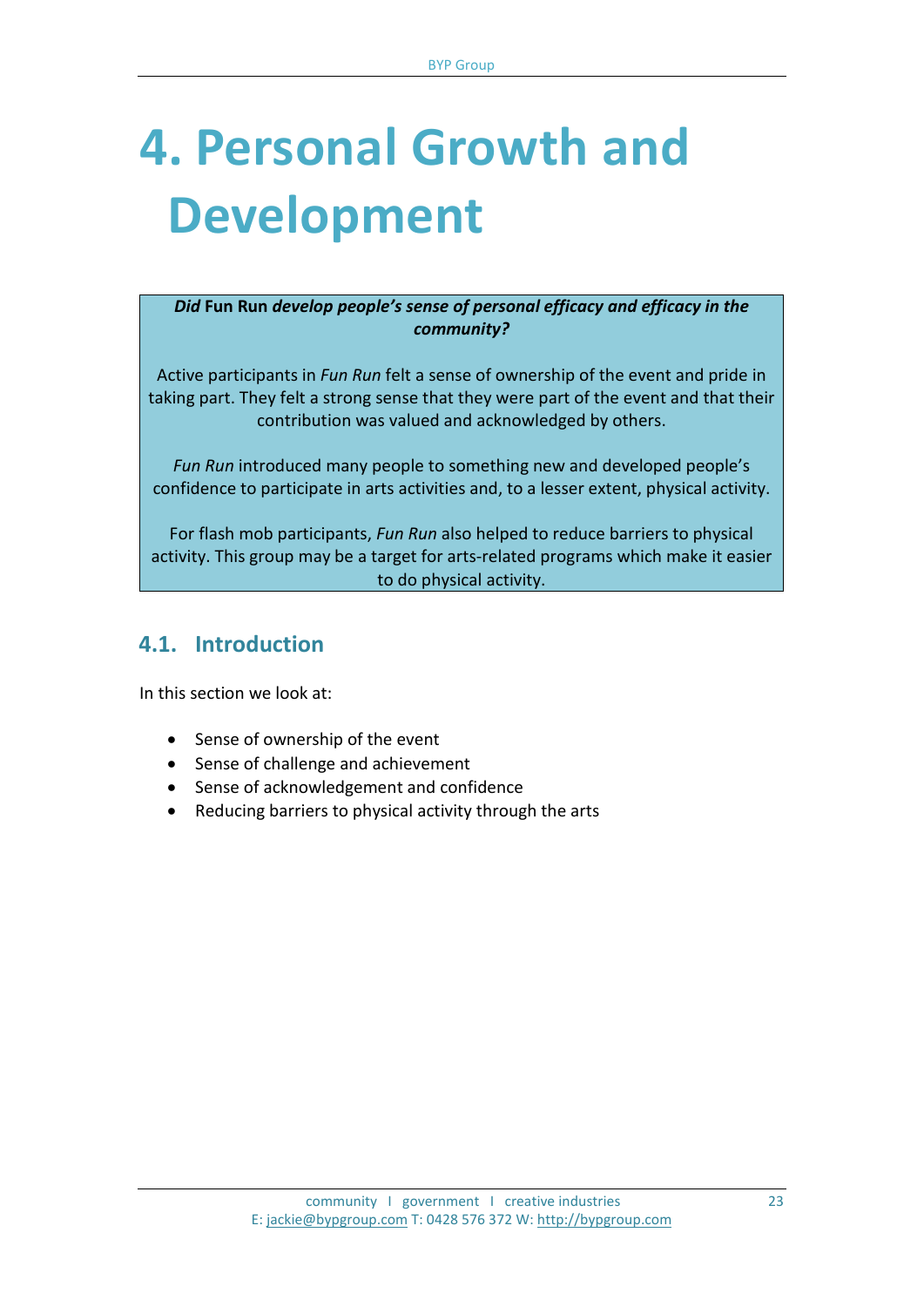## **4.2. Ownership**

#### **Active participants almost unanimously felt like they were part of the event (96%), and 72% also felt a sense of ownership of the event.**

Participants who engaged with the process prior to the event tended to feel more strongly that they were a part of *Fun Run*: 71% of workshop participants<sup>[19](#page-23-0)</sup> strongly agreed that they felt part of the event, compared to 52% of those who joined in on the day.



**Figure 5:** *Fun Run***: Sense of being part of the event, workshop + event participants vs event-only participants** 

<span id="page-23-0"></span><sup>&</sup>lt;sup>19</sup> This includes school, community and flash mob workshop participants.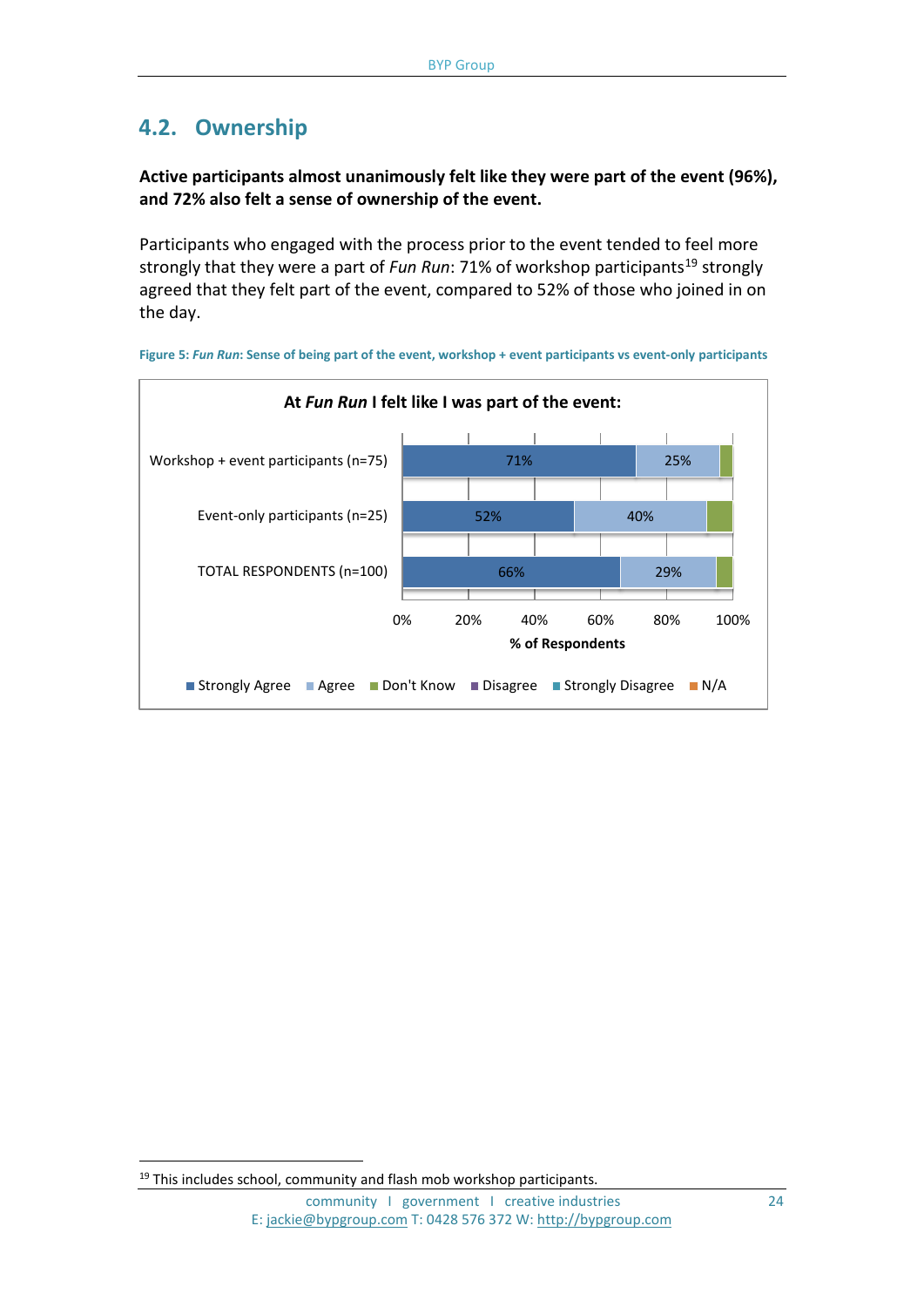The sense of ownership of the event was more pronounced for community and school group members. This may be because they typically had a longer period of and deeper engagement with the process than the flash mob workshop participants.



**Figure 6:** *Fun Run***: Sense of ownership, active participants[20](#page-24-0)**

<span id="page-24-0"></span> $20$  In the school survey this was phrased as, "It felt like I was an important part of the event." We have included results in this report for community groups for your information. The sample was too small to speak representatively of this group.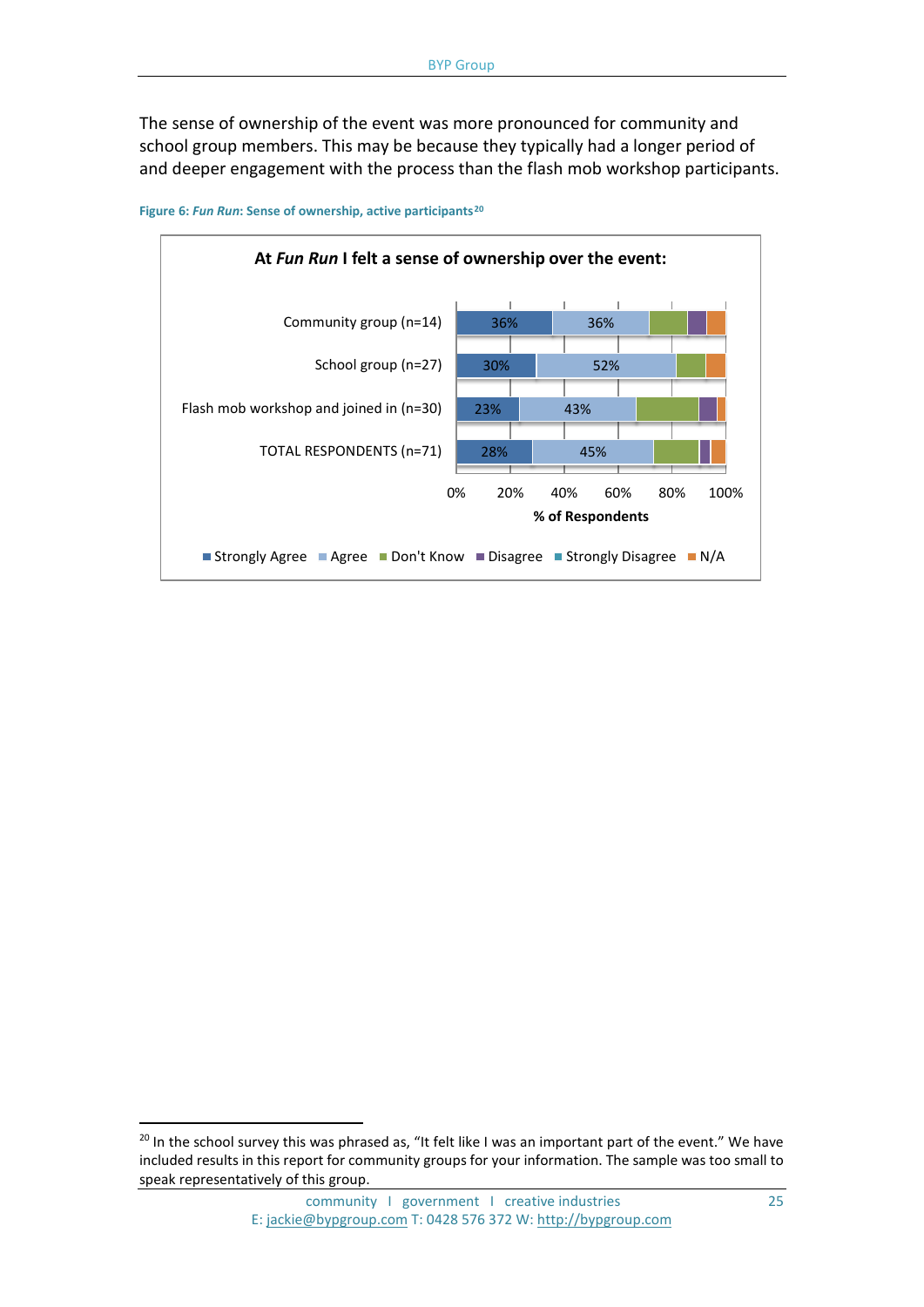#### **4.2.1. Challenge and achievement**

*Fun Run* **gave 80% of survey respondents a chance to try something new**. **The event inspired a unanimous and strong sense of pride amongst active participants (97%).** 

As our theory of change predicted, active participants had a stronger sense of trying something new.

> *"So cool - totally weird, stealth performance art dressed up as a strange sport event! Loved how random it was. Totally captivating to watch - so much more than a dude on a treadmill! Was there for 2 hours and was intrigued the whole time." – Audience member who joined in on the day*

#### **4.2.2. Confidence and acknowledgement**

**As a result of** *Fun Run,* **80% of all survey respondents felt more confident about engaging in arts activity***.* **Two in three survey respondents agreed that participating in** *Fun Run* **improved their confidence to do physical activity.**

**In addition, 84% of active participants felt that their contribution was valued by others.**

> *"Fun Run was a magnificent time and I was feeling spontaneous. Built my confidence up and I can definitely see myself doing something like this again in the future." – Flash mob workshop participant*

As predicted, active participants had a stronger experience of increased confidence: 45% strongly agreed compared to 19% of receptive participants.

> *"It broke the stigma of live art completely - I can't believe the energy and sense of community created. I LOVED IT." – Audience member who joined in on the day*

### **4.3. Reducing barriers to physical activity through the arts**

For *Fun Run*, Arts Centre Melbourne partnered with VicHealth and explored the potential for arts-related activities to motivate an increase in physical activity.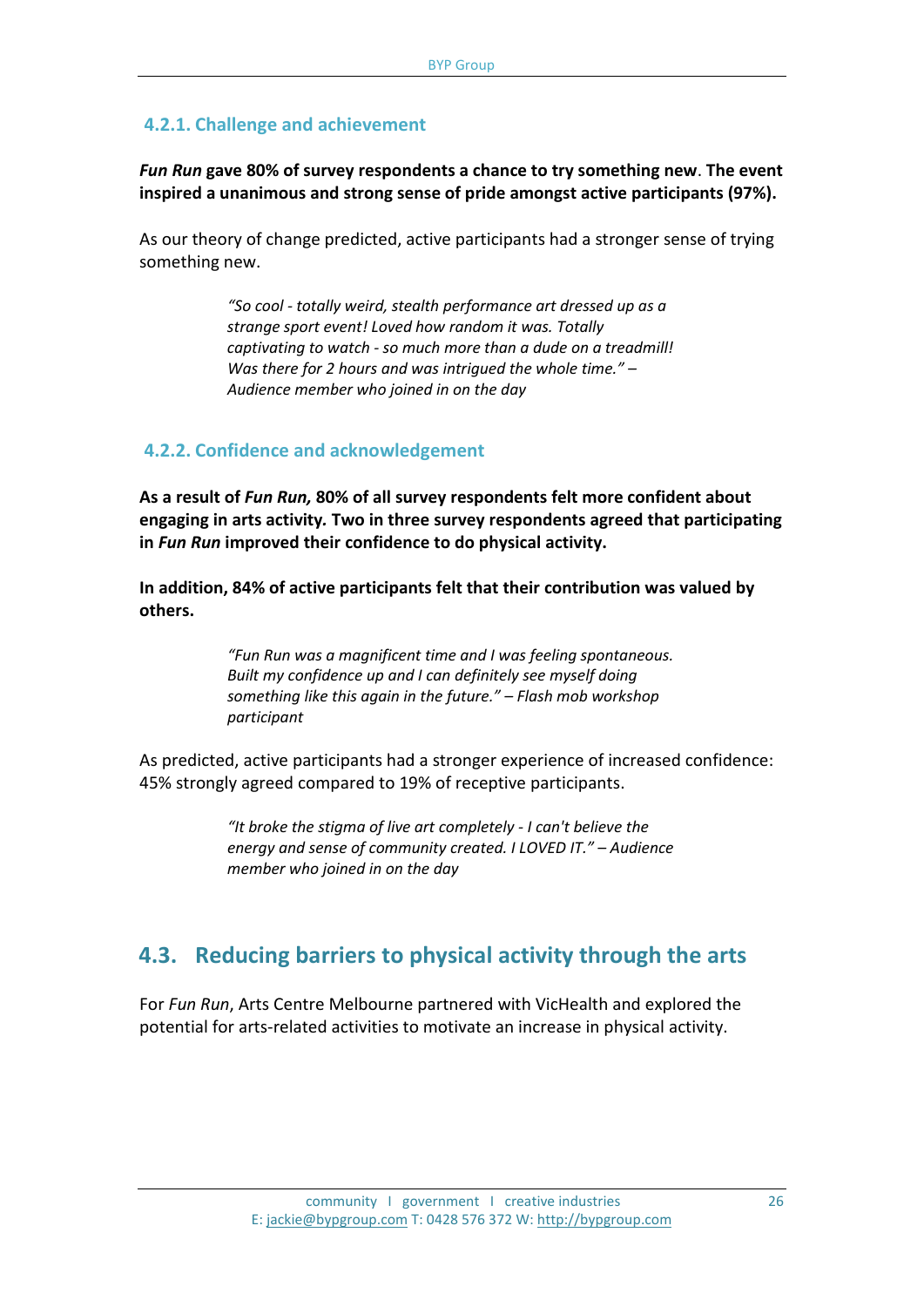### **4.3.1. Enjoyment of physical activity**

*Fun Run* **lived up to its name, making physical activity more fun than normal physical activity for participants.** 

This was particularly the case for *Fun Run* participants who normally exercise on fewer than four days per week. These respondents gave physical activity an average score of 7.2 out of 10 compared to 8.5 out of 10 for *Fun Run*. [21](#page-26-0)

This supports the theory that the arts can make physical activity more engaging for people who exercise on fewer than four days per week.



**Figure 7:** *Fun Run***: enjoyment of physical activity, average score, by participants' rate of weekly physical activity**

<span id="page-26-0"></span> $21$  We only received 4 responses from participants who never did physical activity for 30 minutes to raise their breathing rate. We have included their data in this report, but this should be not be read as statistically representative.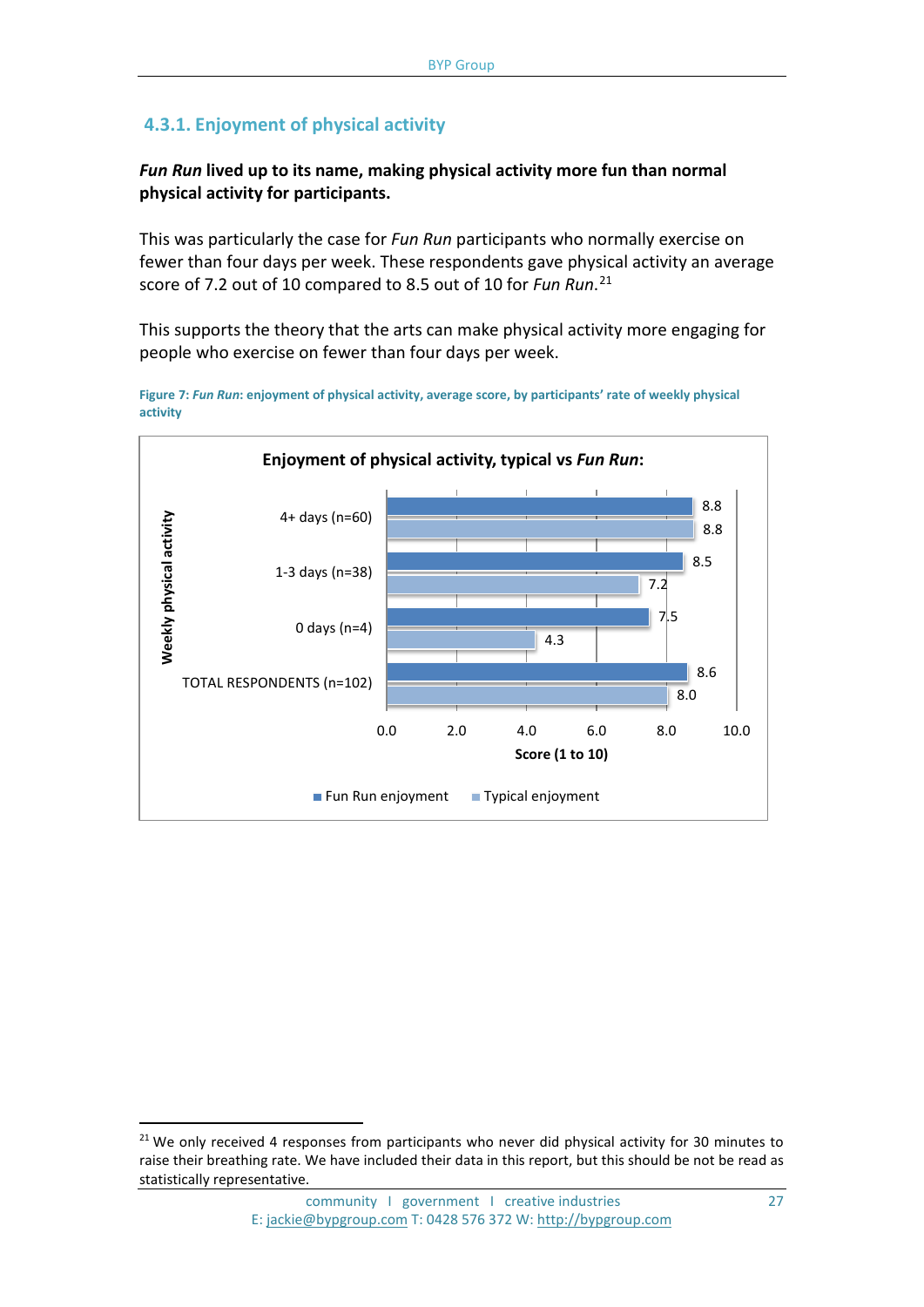### **4.3.2. Reducing barriers to physical activity**

*Fun Run* **made it easier for respondents to engage in physical activity and inspired them to get more active in their everyday lives***.* **For example:**

- **Two in three survey respondents (65%) agreed that arts events like** *Fun Run* **made it easier to do more physical activity. This was particularly the case amongst flash mob workshop participants (83%). This group could be a target for future arts-related physical activity.**
- **74% of survey respondents felt inspired to do more physical activity like they did at** *Fun Run.*
- **71% of survey respondents felt inspired to do more physical activity in general as a result of** *Fun Run.*

*"It was great fun and really great to see kids and adults have a go and enjoying themselves rather than being perfect at something." – Audience member*

*Fun Run* inspired survey respondents who normally only do physical activity on fewer than four days per week. For example:

84% of these survey respondents felt inspired to do more physical activity like they did at Fun Run

81% of survey respondents felt inspired to do more physical activity in general as a result of Fun Run

### **4.3.3. Confidence to engage in physical activity**

**Flash mob workshop participants are more confident to engage in physical activity as a result of** *Fun Run* **(83%).** These participants may represent a segment of the population which is particularly responsive to arts-related motivations to exercise.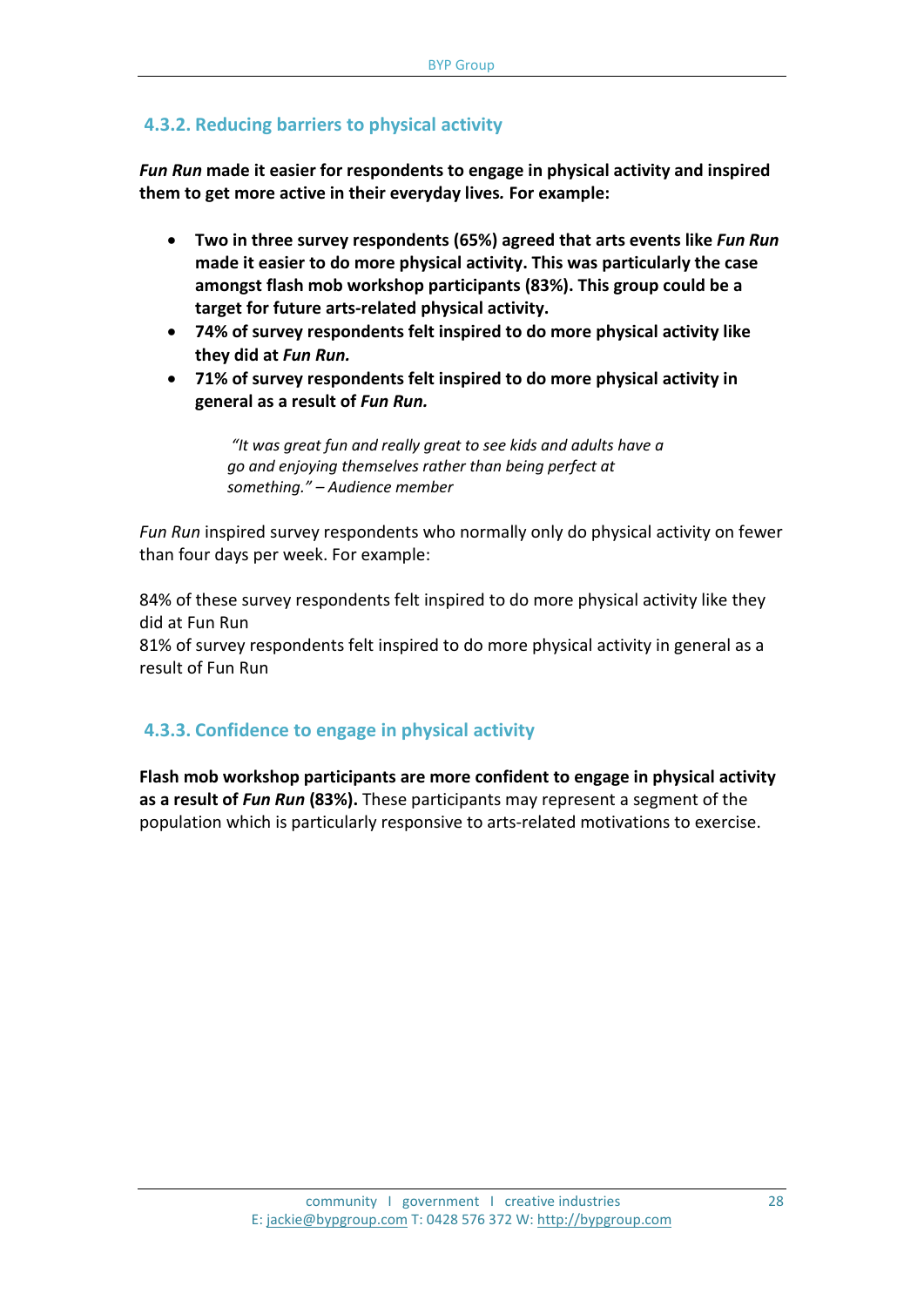## **5. Goal 3: Community Connectedness**

## **5.1. Introduction**

*Did* **Fun Run** *develop people's interpersonal connections, sense of community and sense of connection to the city?*

*Fun Run* was an opportunity for active participants to interact with people they would not normally meet, bond with their family and friends, and make new friends. The experience created a sense of community and belonging for participants, particularly community group participants.

Whilst we had a small sample of community group respondents, when we reflect that about half of community group survey respondents came from non-English speaking backgrounds, this is a particularly significant and poignant result.

In this section we look at:

- Interpersonal connections between people
- A sense of community
- A sense of connection to the city

## **5.2. Interpersonal connections between people**

*Fun Run* **was an opportunity for people to interact with their family, friends and acquaintances (88%) as well as people they did not know (76%). Active participants made new friends (71%) as well as growing closer to their existing networks e.g. family, friends and acquaintances (81%).**

> *"I wanted to try a new experience and this was beyond my expectations. I'm shy at times and when I got to Circus Oz for the workshop everyone was so welcoming, friendly and supportive. I travelled using 2 trams from [X] to get there and it was so worth the effort. I met lovely people, even a 70 year old who was hesitant at first like me, but we both ended up having soooo much fun! Yes, please do more of these activities! Thank you soooo much for this truly wonderful experience!" – Flash mob workshop participant*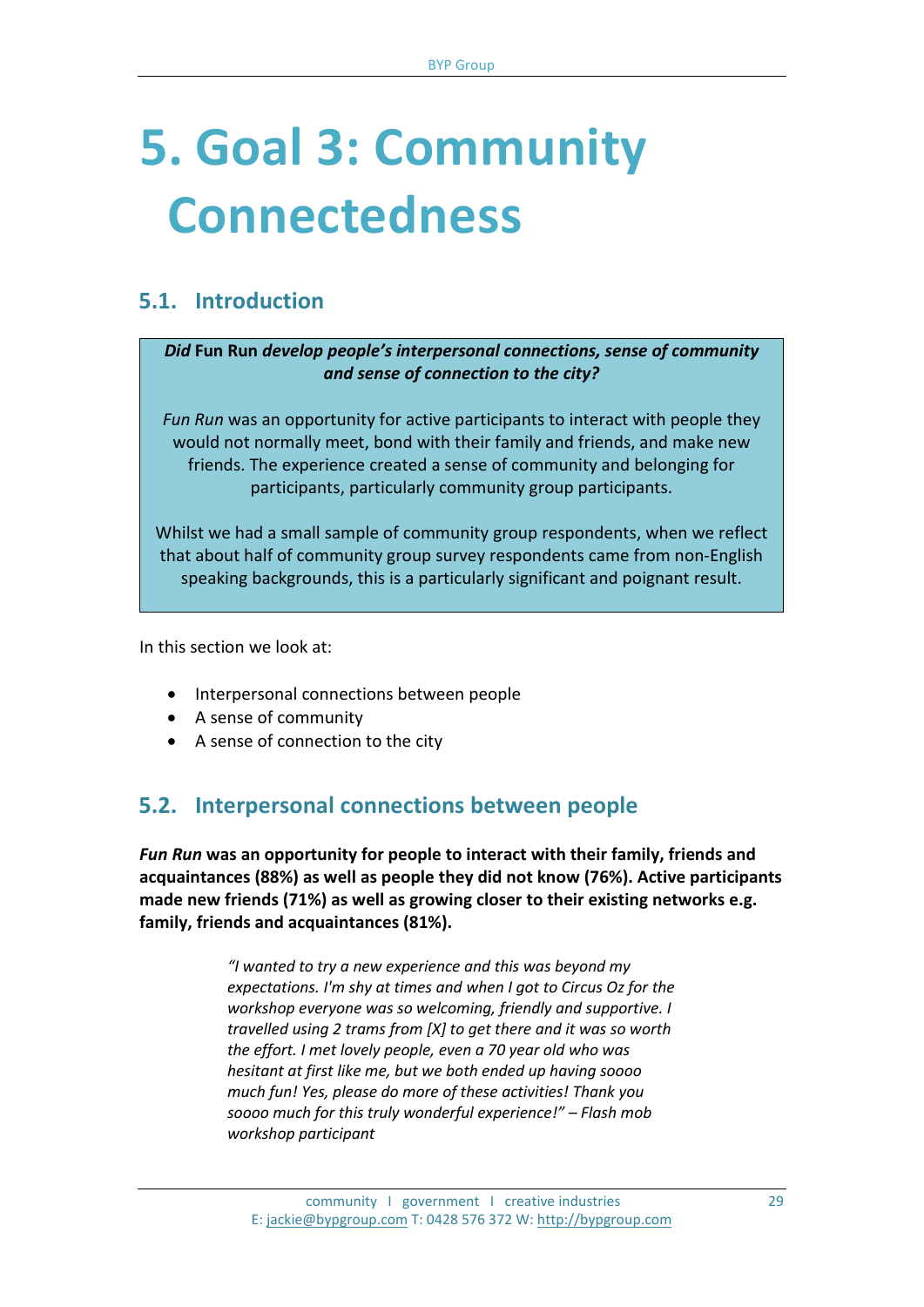As our theory of change predicted, a higher proportion of active participants developed their interpersonal connections with strangers and people they would not normally meet in their everyday life. For example:

- 81% of active participants interacted with strangers compared to 65% of receptive participants
- 78% of active participants interacted with people whom they would not normally meet otherwise, compared to 48% of receptive participants
- 71% of active participants made new friends as a result of *Fun Run*

We also asked active participants about whether the event brought them closer to their existing networks e.g. family, friends and acquaintances. 81% agreed or strongly agreed that *Fun Run* provided them with this opportunity.

## **5.3. A sense of community**

**Survey respondents almost unanimously agreed that** *Fun Run* **gave them a sense of community (93%).**

> *"Awesome experience I felt proud and privileged to live in such a culturally diverse city! I love Melbourne!" – Community group participant*

This included 92% of receptive participants and 93% of active participants.

*"Loved all communities got together and share what they love doing with respect and care." – Community group participant*

*"It was wonderful to be surrounded by different members of the Victorian community. It was a fantastic experience, and would happily participate again." – Community group participant*

## **5.4. A sense of belonging and connection to the city**

**The majority of all survey respondents felt a sense of being part of the wider Melbourne community (86%).**

> *"(In cities) everyone is just go-go-go and blinkers on and workwork-work. And it's not the same (in Melbourne), you get breaks and you get rests and there is a little bit more creativity in Melbourne, so it's nice to being able to see things and just watch and go, "Okay, there's more to life than just working" kind of thing." – Community group participant*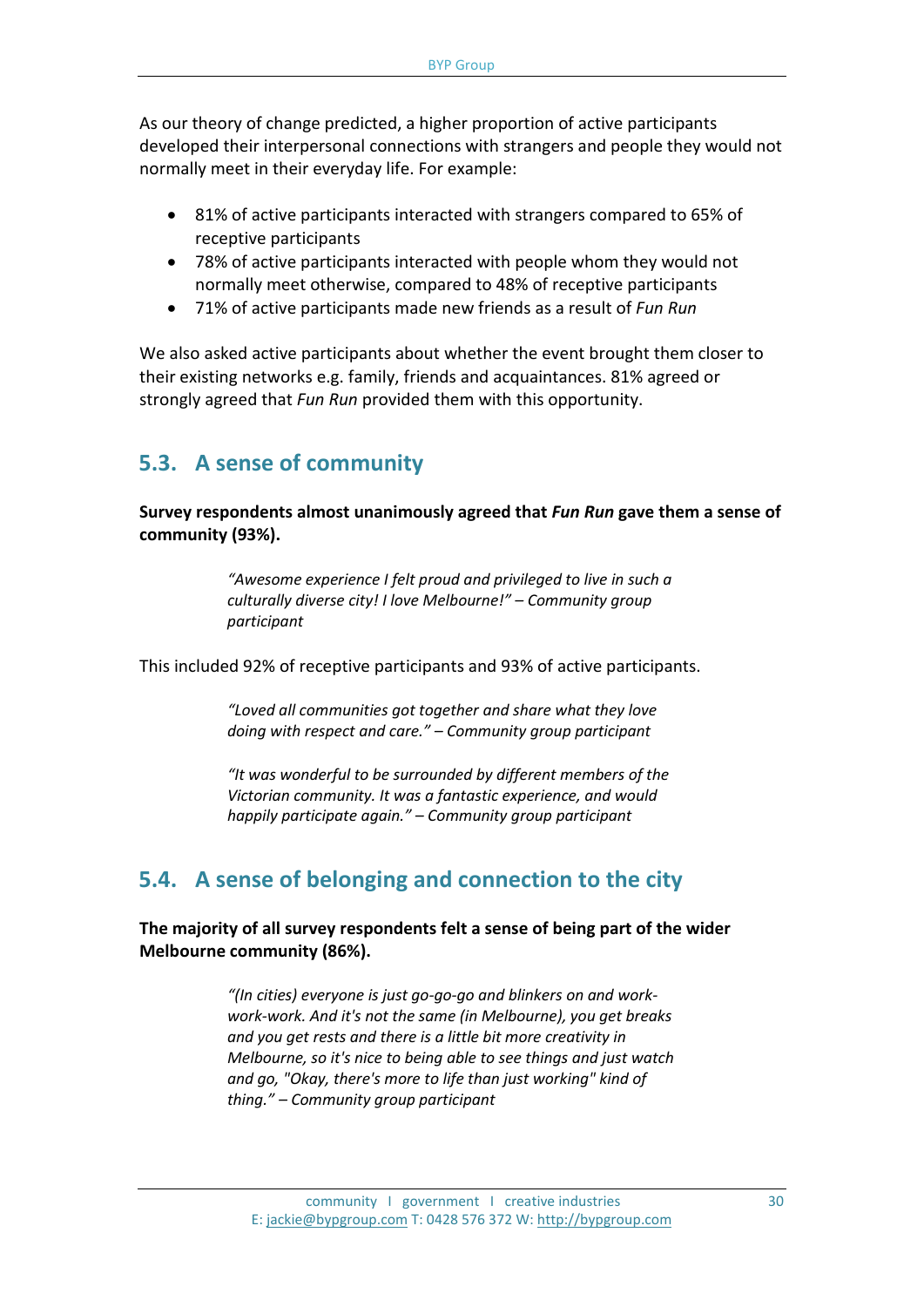Community group members felt a strong sense of belonging, with 86% strongly agreeing with the statement, "Because of *Fun Run* I felt part of the wider Melbourne community." This was based on a small sample but when we reflect that about half of the community group respondents came from non-English speaking backgrounds, this is a particularly significant and poignant result.



**Figure 8:** *Fun Run***: Sense of belonging to the wider community, % of participants**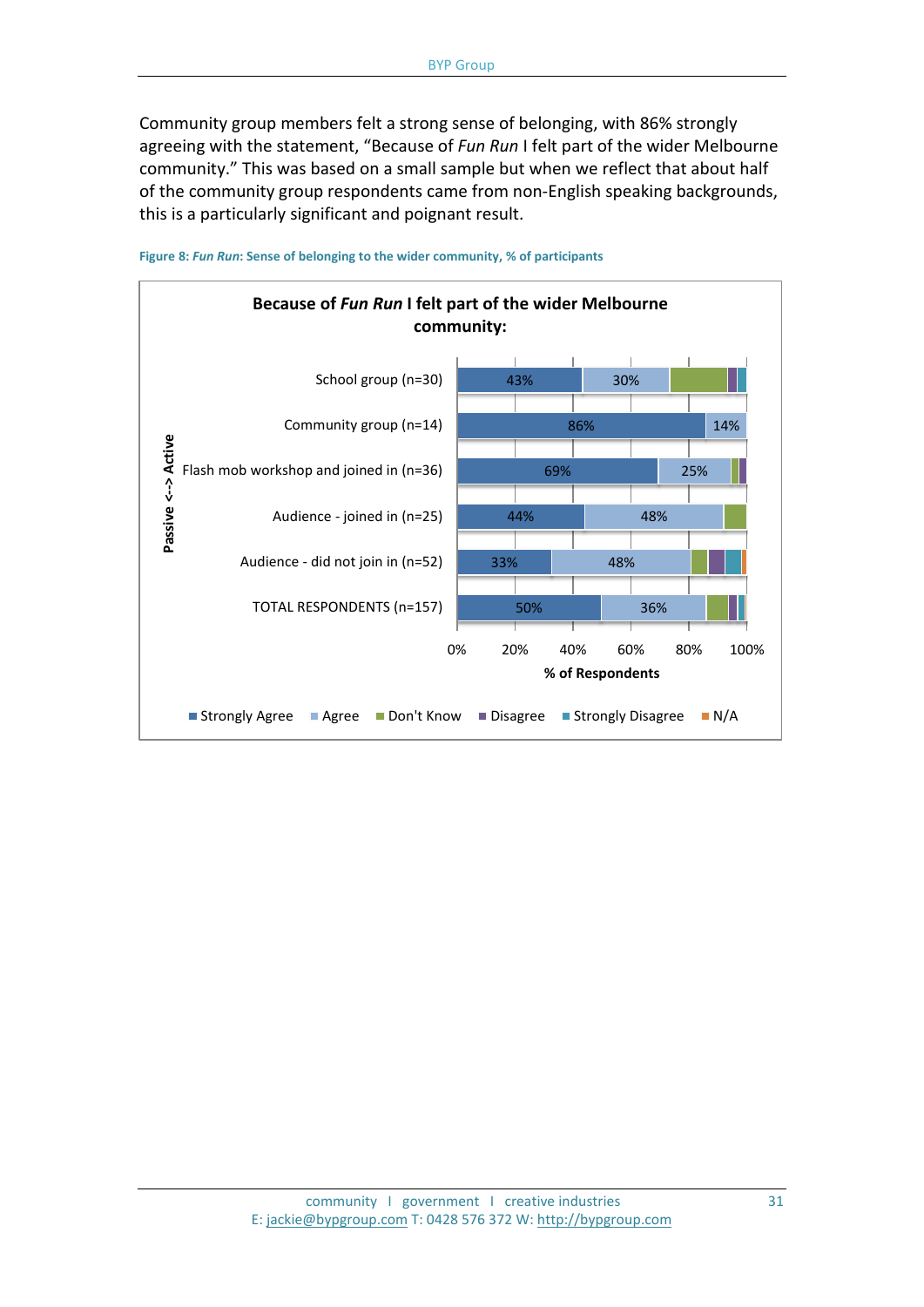## **6. Access to ACM and the Arts**

## **6.1. Introduction**

#### *Did the experience make people feel welcome and included in their city, the arts and public events?*

*Fun Run* made the arts feel more open to everyone and made people almost unanimously more positive about their city. Approximately 48,000 people engaged with *Fun Run* online and in person. This included:

- more than 1,000 community and school group attendances in workshops with ATQM and Circus Oz in the lead up to the event
- more than 1,500 attendances of the general public at free, flash mob workshops prior to the event
- almost 5,000 people who performed, spontaneously joined in or enjoyed the spectacle at the *Fun Run* event
- over 40,000 people who interacted with *Fun Run* online including the live streaming of the first and last half hours of the event

As a result of *Fun Run,* people felt almost unanimously positive about the city and an appreciation for the arts in their city. They agreed that the event humanised the city and made it feel more vibrant and creative.

Active participants almost unanimously felt positive about their experience of participating. They felt that they had been treated as equals, supported and respected.

In this section we look at:

- Inclusivity: the perceived and actual accessibility of the arts experience for participants.
- Program reach: the extent to which the project attracts participants who wouldn't normally come to ACM and/or from backgrounds traditionally underrepresented in arts audiences.
- Perceptions of Arts Centre Melbourne: the extent to which participants perceive it to be a place for everyone and feel welcome.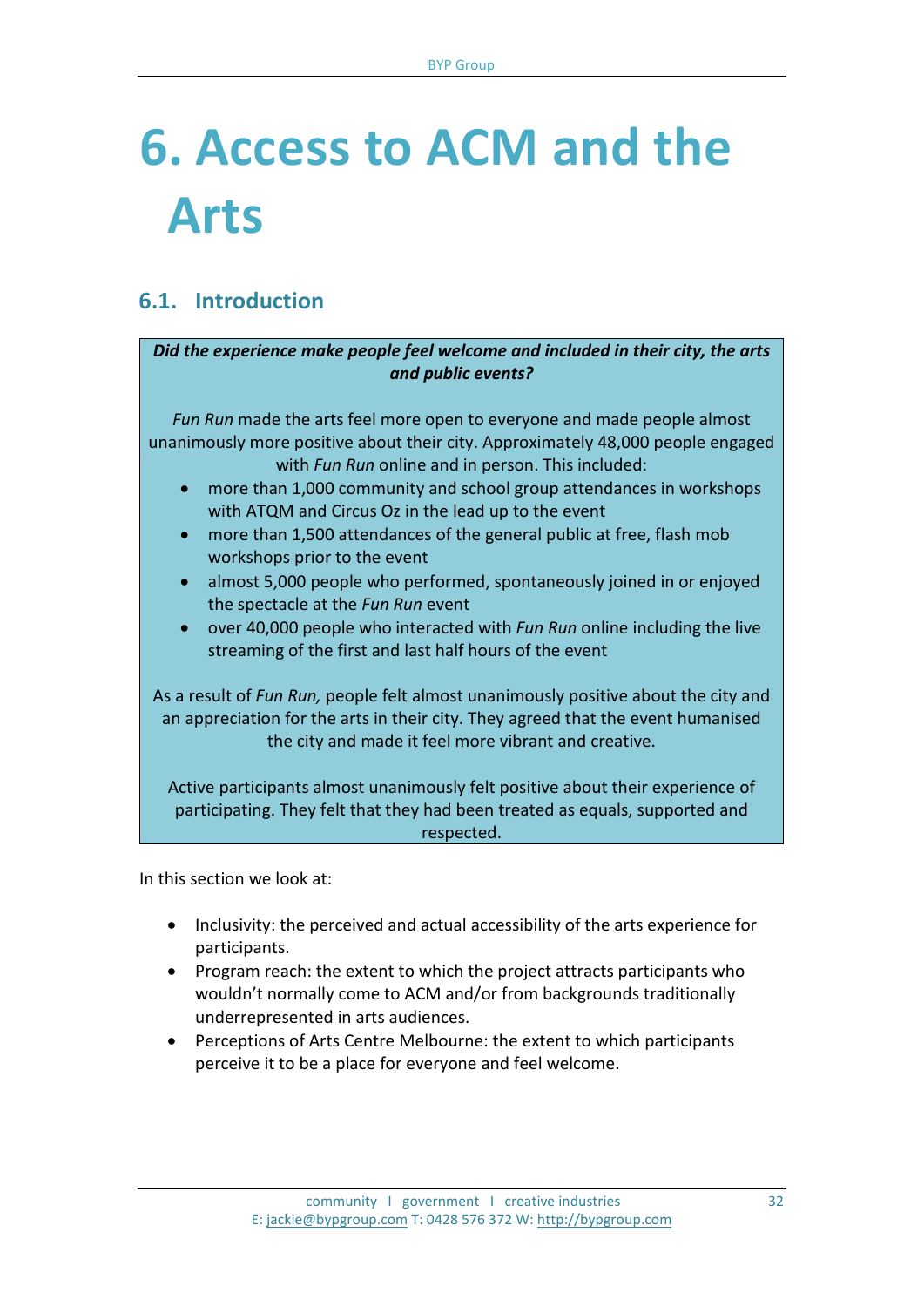## **6.2. Inclusivity**

*"Our dance group is for people with disabilities of all ages and they love to perform … we don't often get offered things that are in the mainstream community. We do a lot of performances on disability days, for other providers, but it's nice to be able to take part in 'real life', in general society." – Community group participant*

*"It's important because, as a parent of somebody with a disability, I realise the value of inclusion. I don't want my son to feel like he is in a segregated community. I think it is important for the community at large to see that, "Hey, there are people with disabilities and they can actually participate in mainstream things and have fun and hold it with the best of them." – Community group participant*

### **6.2.1. Perceptions of the arts and Melbourne**

*Fun Run* **made people feel more positive about the arts.** For example:

- 91% of all survey respondents (i.e. active and receptive participants) agreed or strongly agreed that *Fun Run* made the arts feel more open to everyone
- 92% felt an appreciation of the arts in their city

**Survey respondents also overwhelmingly felt positive about the city as a result of**  *Fun Run.* For example:

- 83% felt proud of Melbourne
- 91% felt positive about the city

#### **Survey respondents also felt that** *Fun Run* **energised and humanised the city.** For example:

- 87% felt that *Fun Run* made the city feel more creative
- 89% felt that *Fun Run* made the city feel more human
- 88% felt that the event made the city feel more vibrant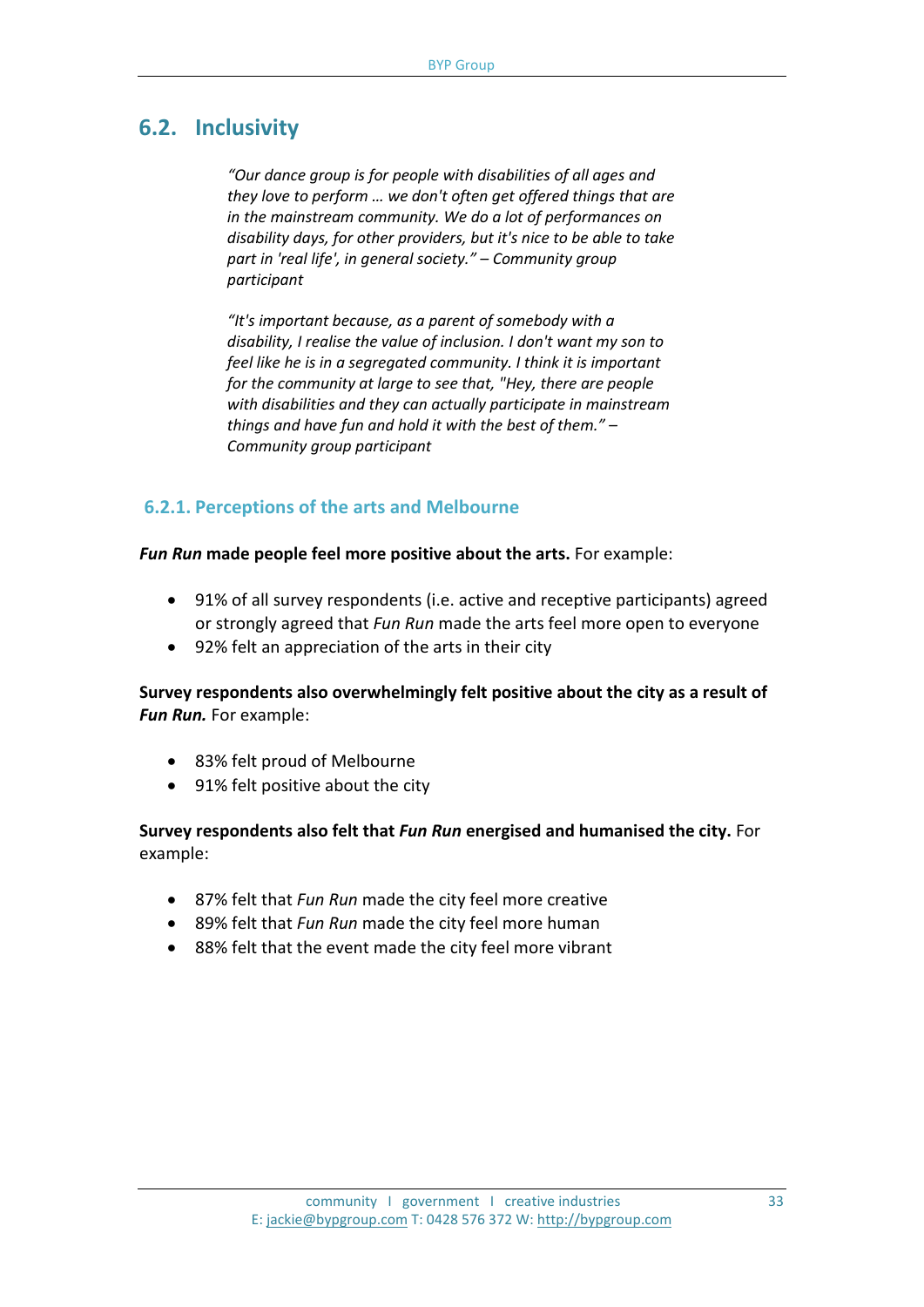### **6.2.2. Inclusive participation experience**

**Active participants almost unanimously felt positive about the people who ran the**  *Fun Run* **activities which they participated in.**

For example:

- 91% felt that they had received the support they needed to participate
- 92% felt treated as equals
- 94% felt treated with respect

The high levels of perceived respect and equality also indicates that active participants had an experience of creative agency.

## **6.3. Program reach**

Approximately 48,000 people engaged with *Fun Run* online and in person. This included:

- more than 1,000 community and school group attendances in workshops with ATQM and Circus Oz in the lead up to the event
- more than 1,500 attendances of the general public at free, flash mob workshops prior to the event
- almost 5,000 people who performed, spontaneously joined in or enjoyed the spectacle at the *Fun Run* event
- over 40,000 people who interacted with *Fun Run* online including the live streaming of the first and last half hours of the event

Based on our event observations, it appeared that *Fun Run* attracted a diverse mix of people who would not normally attend the ACM.

Survey respondents' profile did not reflect this wider diversity of the audience at the event. For example, survey respondents tended to be people born in Australia whose first language is English.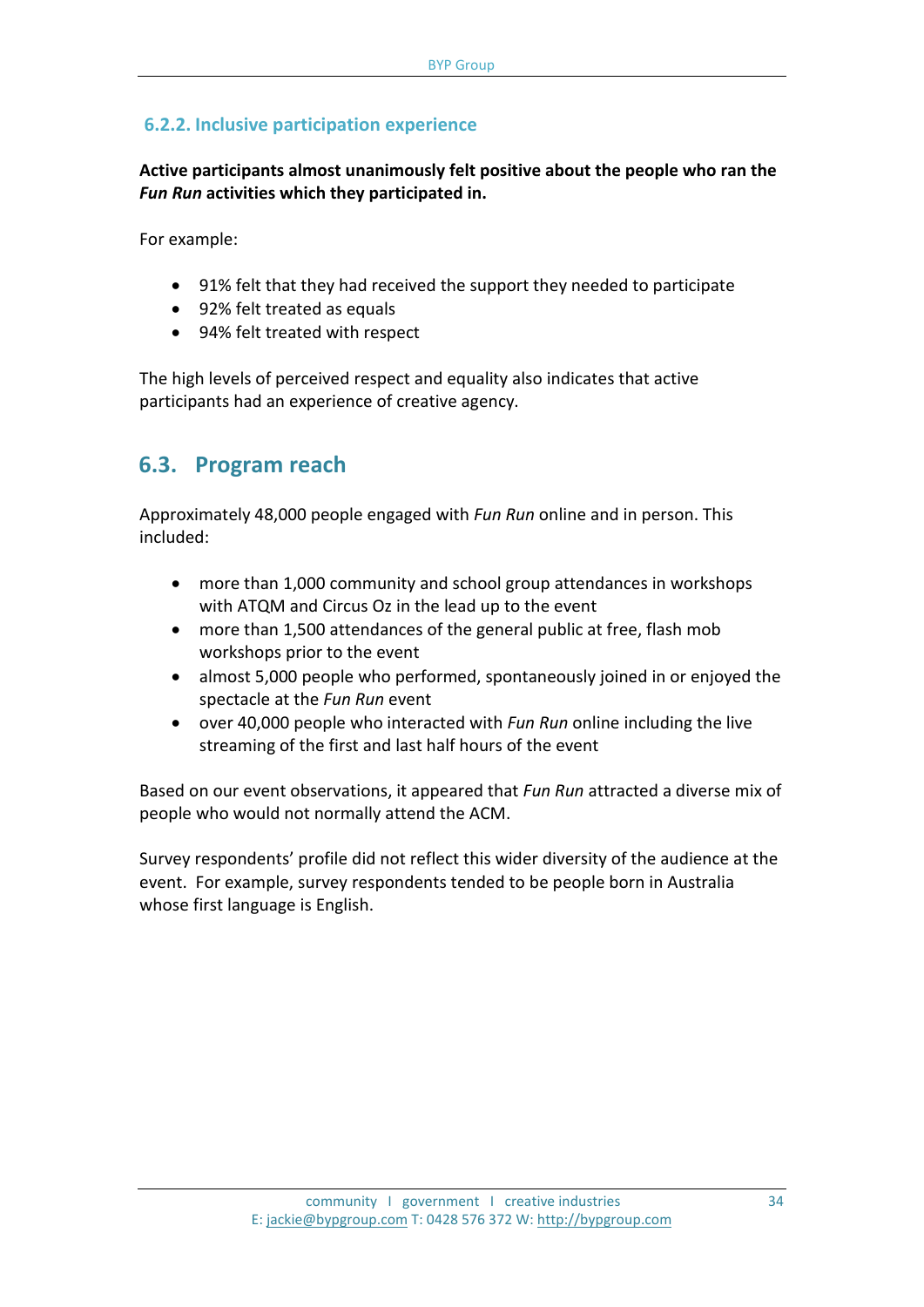



The lack of diversity represented in survey responses may reflect the audience makeup and/or the low response rate amongst community group participants whom ACM recruited to the project specifically to reach people who would not normally come to ACM.

We conducted interviews with community group members and have incorporated our qualitative findings throughout the report. Appendix 1 provides a full list of community groups and is indicative of the characteristics of diversity present in the community group make-up.

Survey respondents attended and participated in the arts at a lower rate than the general Victorian population.

<span id="page-34-0"></span> $22$  This does not include school student survey respondents. Victorians aged 15 and over. Australian Bureau of Statistics. (2012). "Basic community profile: Victoria." *2011 Census of Population and Housing. Cat. No. 2001.0*. Disability statistics were drawn from [http://www.dhs.vic.gov.au/for](http://www.dhs.vic.gov.au/for-business-and-community/community-involvement/people-with-a-disability-in-the-community/disability-in-victoria)[business-and-community/community-involvement/people-with-a-disability-in-the](http://www.dhs.vic.gov.au/for-business-and-community/community-involvement/people-with-a-disability-in-the-community/disability-in-victoria)[community/disability-in-victoria](http://www.dhs.vic.gov.au/for-business-and-community/community-involvement/people-with-a-disability-in-the-community/disability-in-victoria)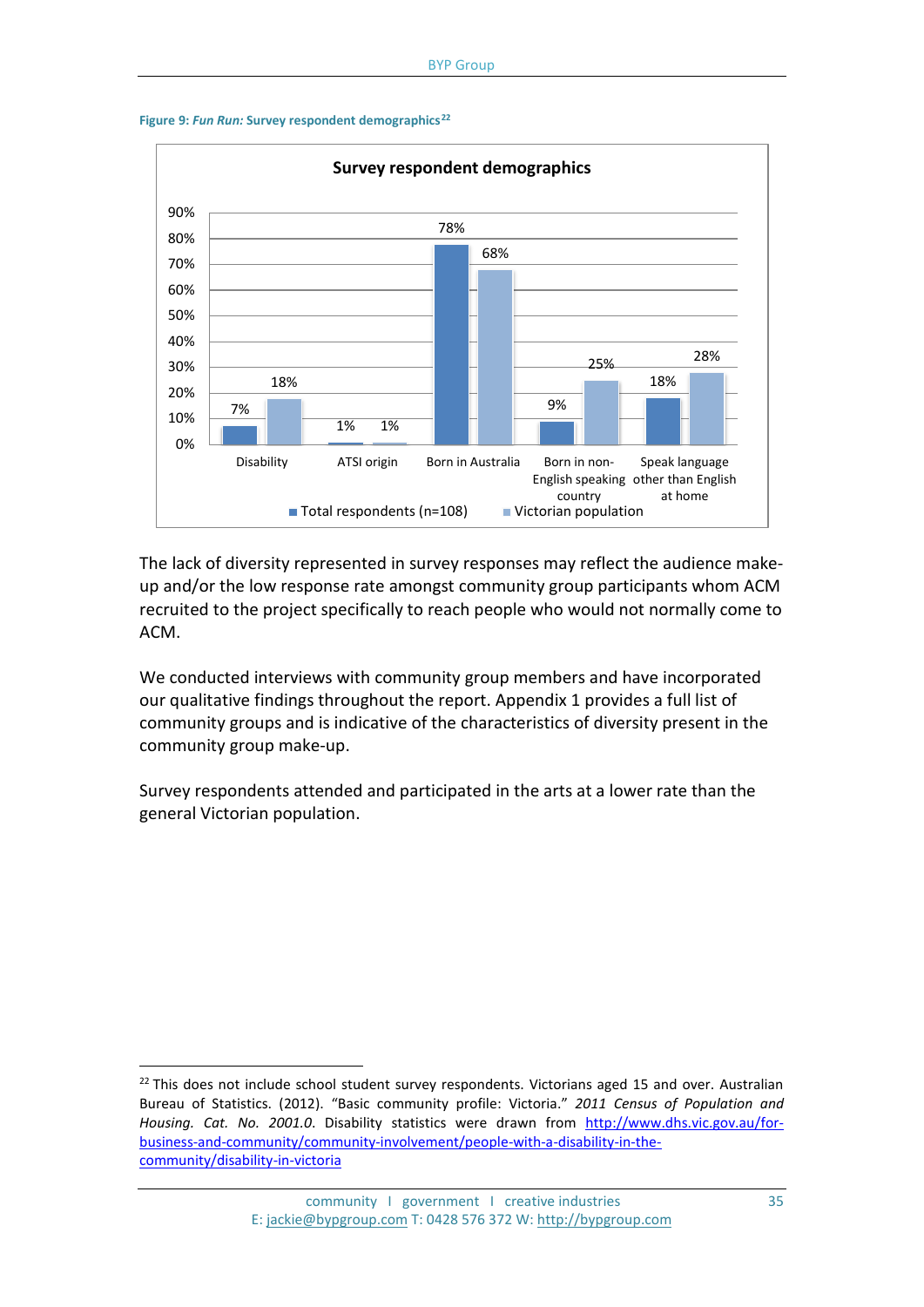

**Figure 10:** *Fun Run***: Survey respondent level of arts participation[23](#page-35-0)**

For 69% of survey respondents, *Fun Run* was the first time they had participated in a Betty Amsden Participation Program activity.

For a quarter of respondents, *Fun Run* was the first time they had attended anything at ACM.

<span id="page-35-0"></span><sup>&</sup>lt;sup>23</sup> This does not include school student survey respondents. The data for the Victorian population aged 15 and over is drawn from the Australia Council for the Arts. (2014). *Arts in Daily Life: Victorian Participation in the Arts.* In this report, 'attended' is referred to as 'receptive' participation and 'participated' is referred to as 'creative' participation.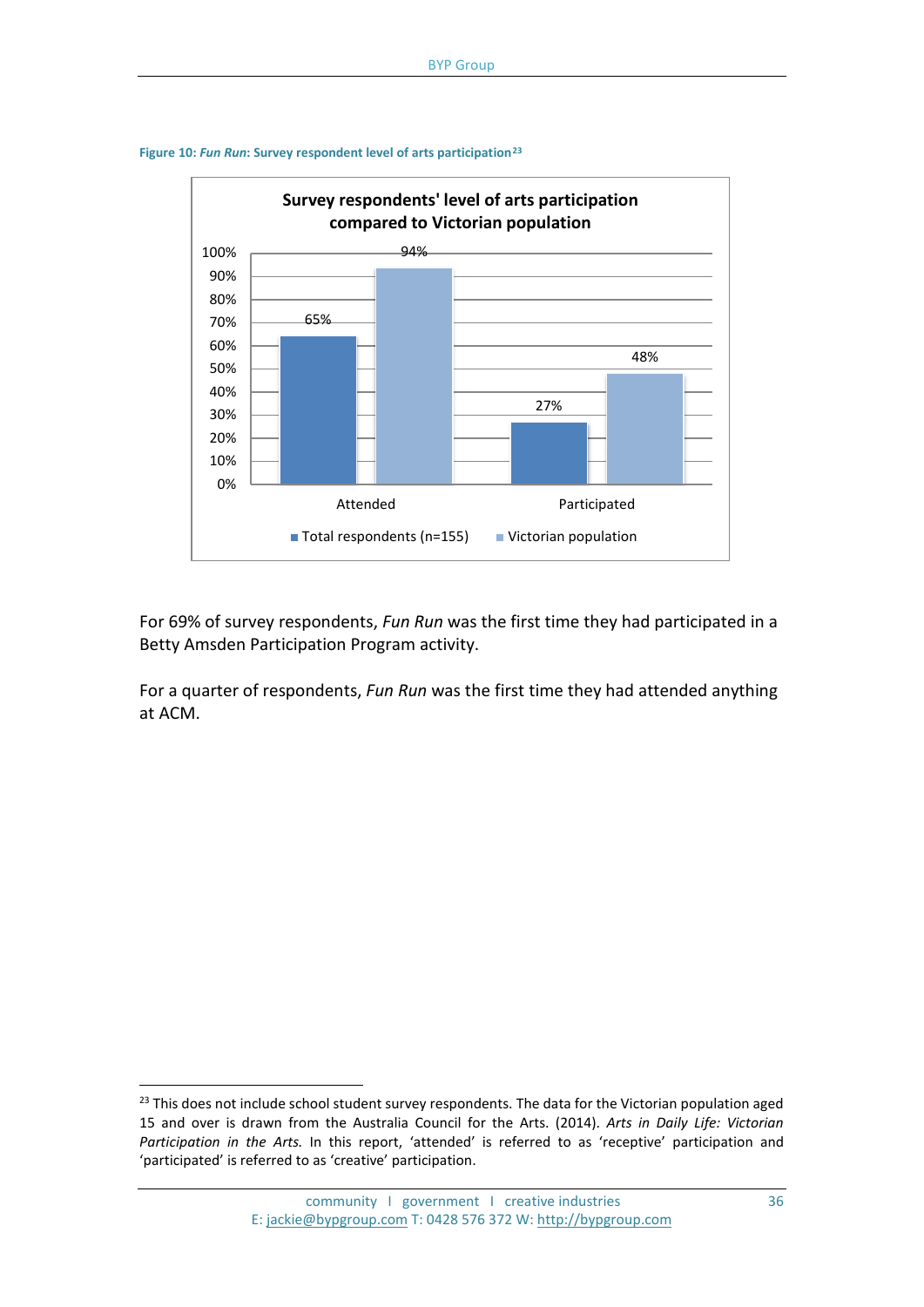## **6.4. Perceptions of Arts Centre Melbourne**

**86% of active participants agreed that ACM felt like a place for them and seems open to people from all walks of life after their experience of** *Fun Run,* **compared to 76% prior to** *Fun Run*. [24](#page-36-0)

**Figure 11:** *Fun Run***: Perceptions of ACM, before and after Fun Run – place for me, % of active survey respondents**



**Figure 12:** *Fun Run***: Perceptions of ACM, before and after** *Fun Run* **– openness to people from all walks of life, % of active survey respondents**



<span id="page-36-0"></span><sup>&</sup>lt;sup>24</sup> This includes school survey respondents.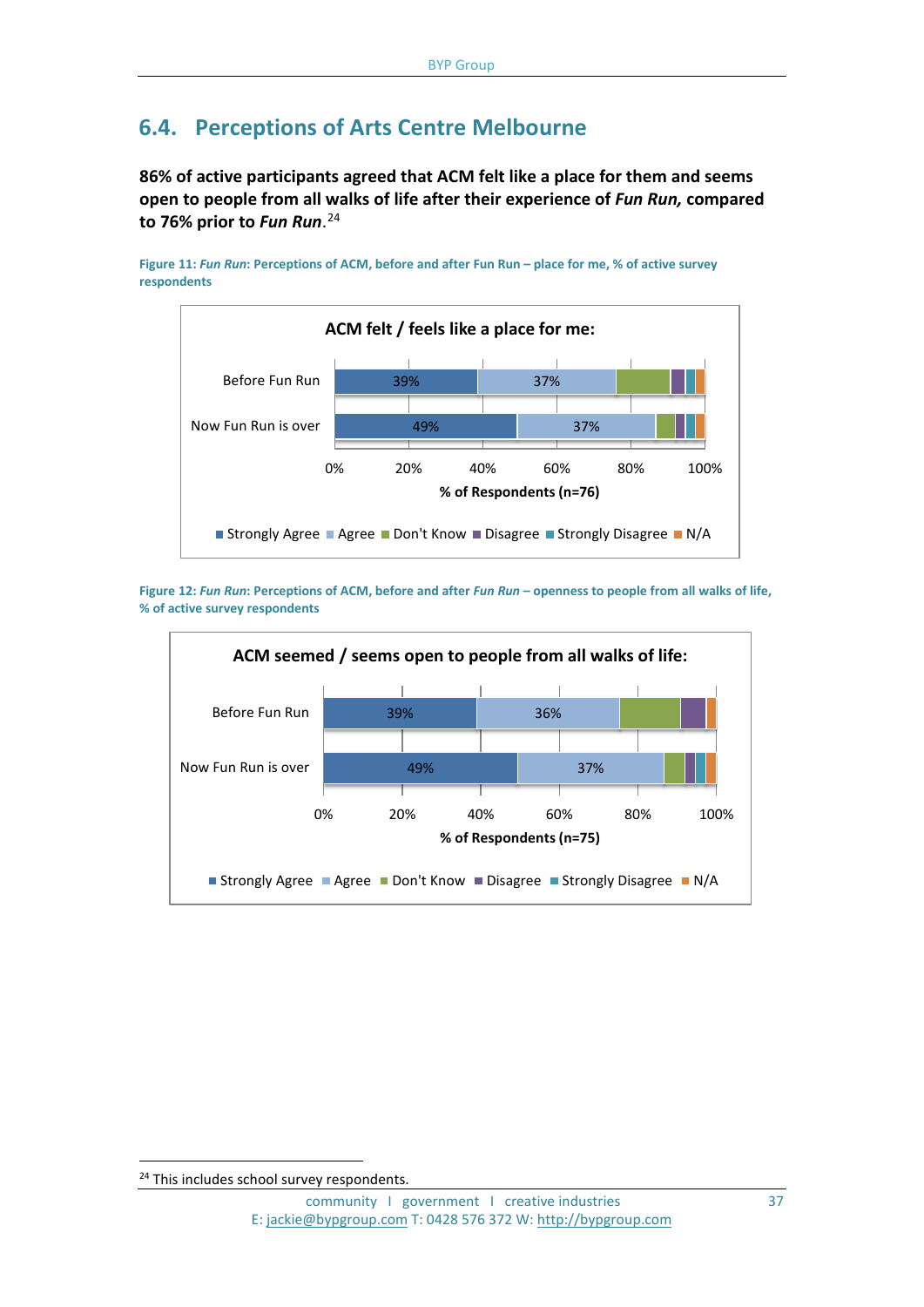## **7. Overall Evaluation**

**We asked survey respondents to give an overall score for** *Fun Run,* **as well as a score when compared to similar events they had attended. Overall, survey respondents rated** *Fun Run* **at 8.6 out of 10.**

Those who joined in tended to give the event a higher score (9.0 out of 10 compared to 7.8 out of 10 for receptive participants).

*Fun Run* rated well when compared to similar events: 8 out of 10.





## **7.1. Comments and suggestions**

Survey respondents were invited to offer their general comments, ideas and suggestions about the event. Of the 64 respondents who provided comments, 72% shared positive comments about their experience. The remaining 28% reported issues which affected their experience and made suggestions for future improvements.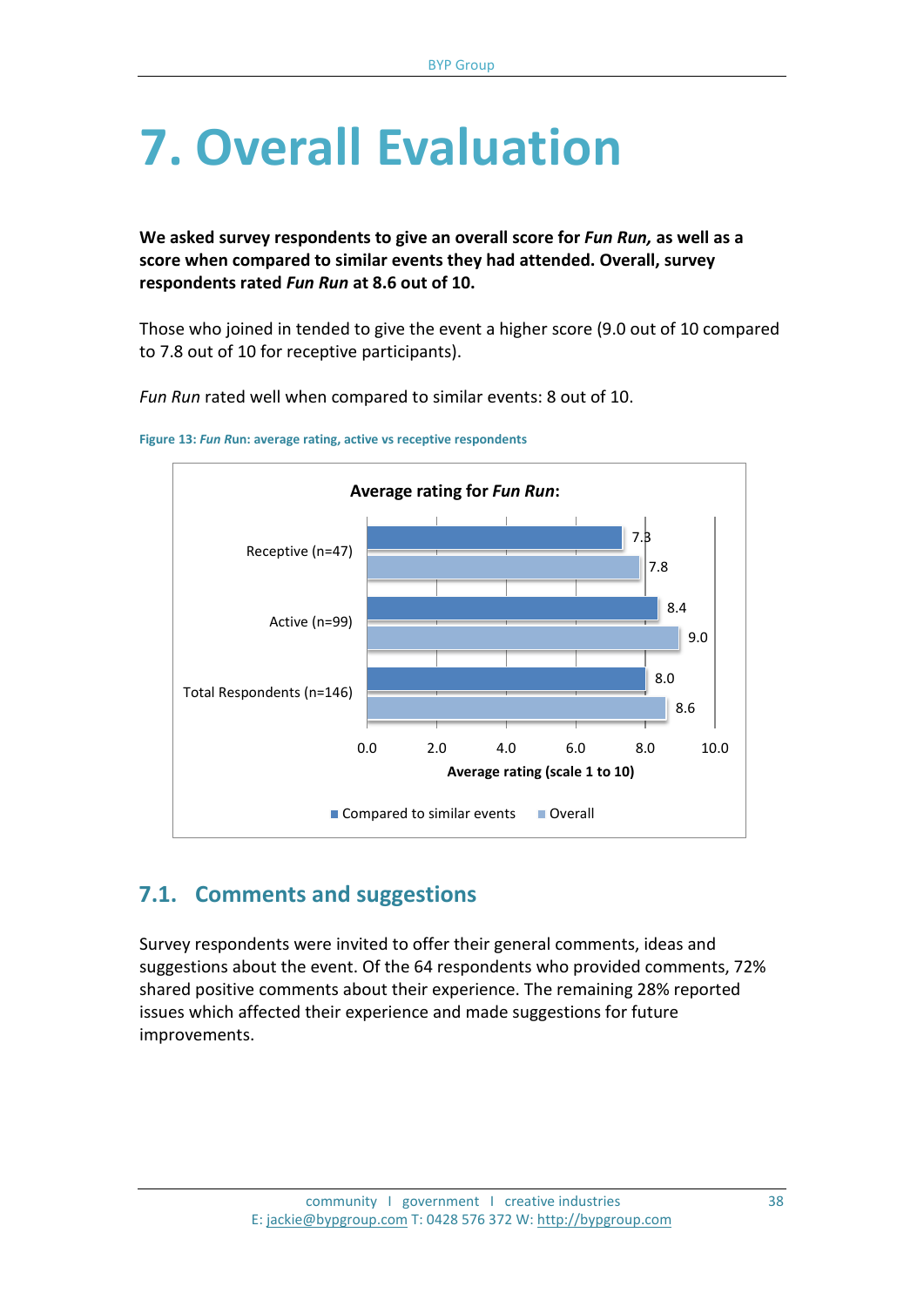

#### **Figure 14:** *Fun Run***: Survey respondents' general comments (n=64)**

Suggestions for more audience involvement included more invitations to the crowd to join in, and the use of a timer and/or greater use of the screens.

> *"I thought the event was well put together as we were there for about six hours, the entertainment was good with all the different groups participating. The only thing I think which was lacking was more audience involvement" – Audience member*

> *"It might have added to the audience involvement if there was a screen shot of the runners time/distance as he ran if that was possible. Could also have another treadmill next to him for people to try and see how they compare over say 1km - give an appreciation of the effort required. Good event, well done." – Audience member*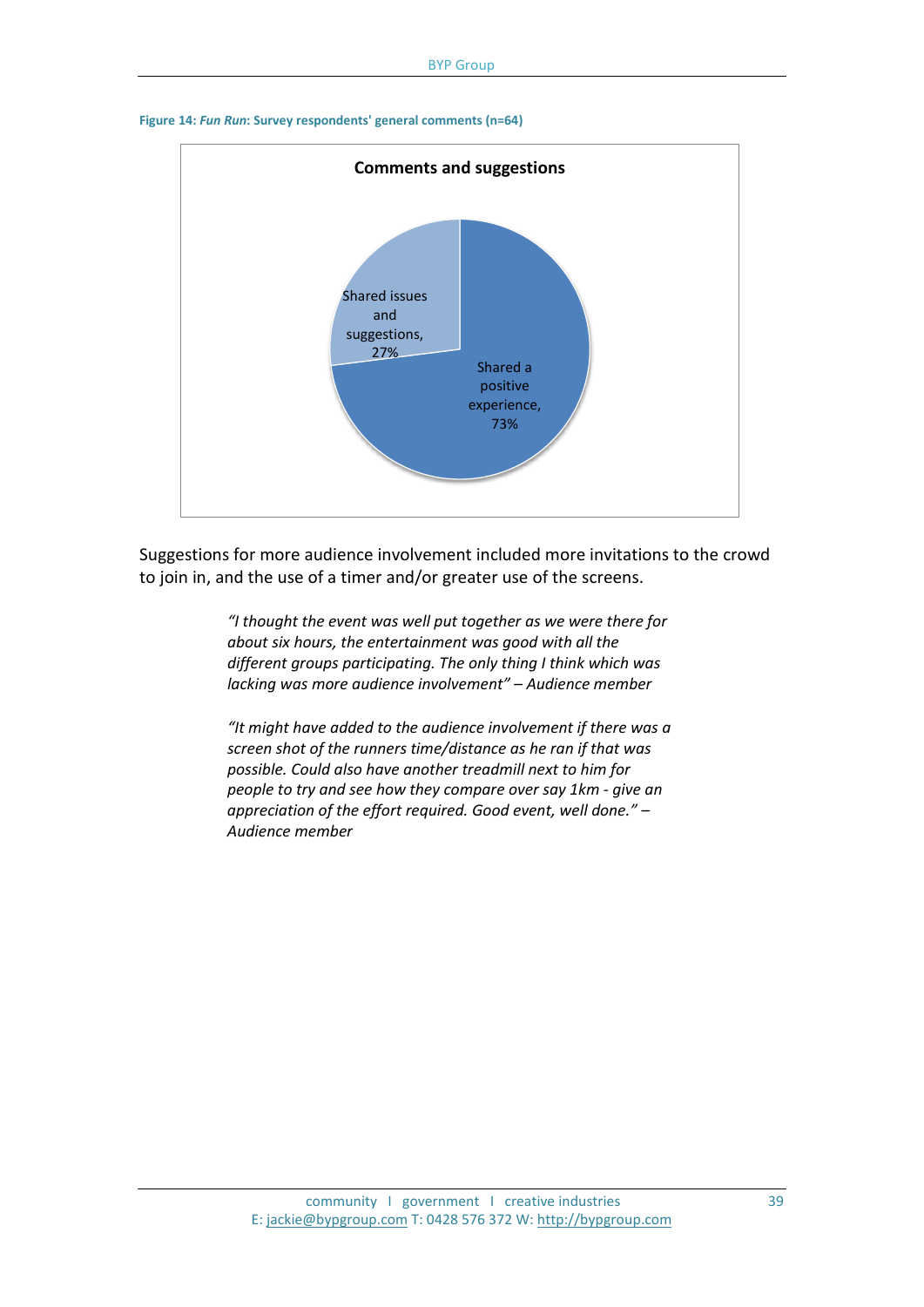## **8. ACM Leadership**

*"We loved the whole event. It was unique and had a great atmosphere. We had no idea what would happen and we just went with the flow. We participated because we wanted to honour the contribution that the late Betty Amsden has made to the Arts. We are sporty already but could not speak more highly of the event and the people involved on every level." - Community group member*

As in previous years, ACM created an intrinsically vibrant and rewarding experience for receptive and active participants. ACM's partnerships with community groups made sure that a diverse mix of people came to *Fun Run* who would not normally come to ACM or participate regularly in the arts. Crucially, the ACM team members who facilitated community engagement again created an experience for participants in which they felt respected, acknowledged and in which they could own the event themselves.

Like the other Betty Amsden Participation Program events, *Fun Run* created value for participants because:

- It was based on a strong, inclusive creative concept
- ACM reached under-represented groups through partnerships with community groups which embodied equality, respect and genuine cocreation
- Team members working on the project embodied the values of the Betty Amsden Participation Program, providing participants with an experience of creative agency
- ACM properly resourced the project, making it possible for community groups to join in
- ACM leveraged its position as a major institution to provide a significant public outcome which strengthened participants' experience of acknowledgement, belonging and validation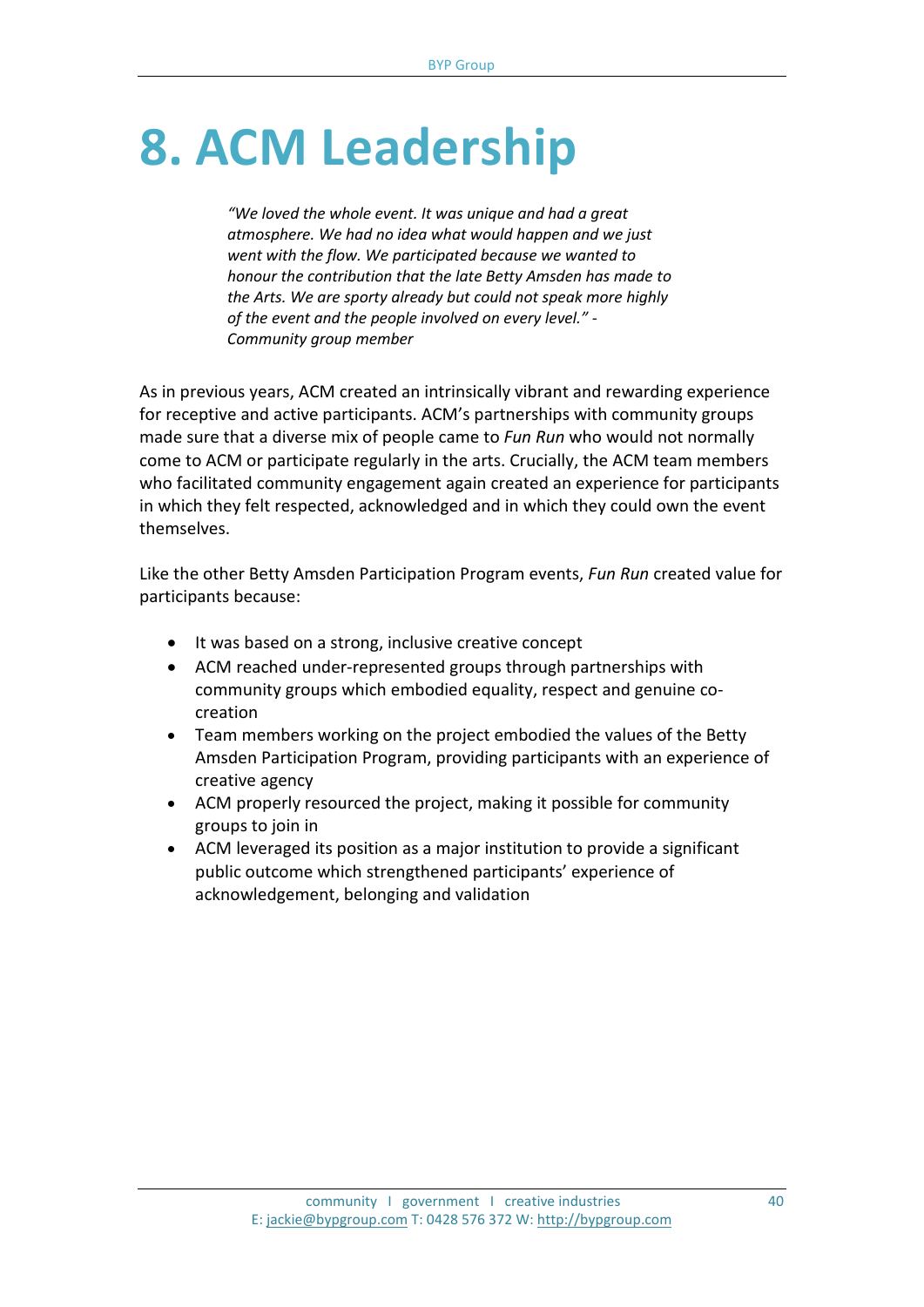## **Appendix 1: List of Organisations**

In the months preceding the event, ACM undertook 24 workshops with 19 community groups who then performed at the event (in partnership with ATQM and Circus Oz). Community groups were based in Greater Melbourne and surrounds and represented a diverse range of physical activity and cultural diversity. They included:

- Sri Lankan Cultural Ensemble Australia, Keysborough
- Outer Urban Projects, Coburg and Reservoir
- BAM Allstars, Franskton
- Fast Boys and Girls, Footscray
- The Fly Kings, *Lord of the Flies* participants
- Chinese Performing Arts Development, Glen Waverly
- #FilYa, Ascot Vale
- Melbourne Bhangra Regiment, Sunshine West
- Tama Tatau, Truganina
- U-bounce, Sandringham
- Base Strength Arena, Seddon
- Black Dragon Taekwondo and Fitness, South Melbourne
- Boylesque, St Kilda East
- DreamTyme All Stars Cheer and Dance, Ferntree Gully
- Ijuba Capoeira, Prahran
- Limbs2Riddims (L2R), Sunshine
- Mischa's Boxing Central, Footscray
- The Fanatics, Circus Oz, Collingwood
- Cheer Factor, All Stars, Tullamarine

All The Queens Men delivered Flash Mob Workshops at Sacred Heart School, Fitzroy, Bannockburn Primary School and Circus Oz, Collingwood.

All The Queens Men also conducted flash mob workshops with additional special need school groups from Rossbourne School, Ashwood School, Broadmeadows Special Developmental School and Bulleen Heights School through Arts Centre Melbourne's Accessible Music Program.

Circus Oz ran weekly workshops in February and March at Bannockburn Primary School, Thornbury Primary School and Sacred Heart School.

Indigenous Hip Hop Projects dancers formed the Haus da Fun Run Dancers as part of the live event.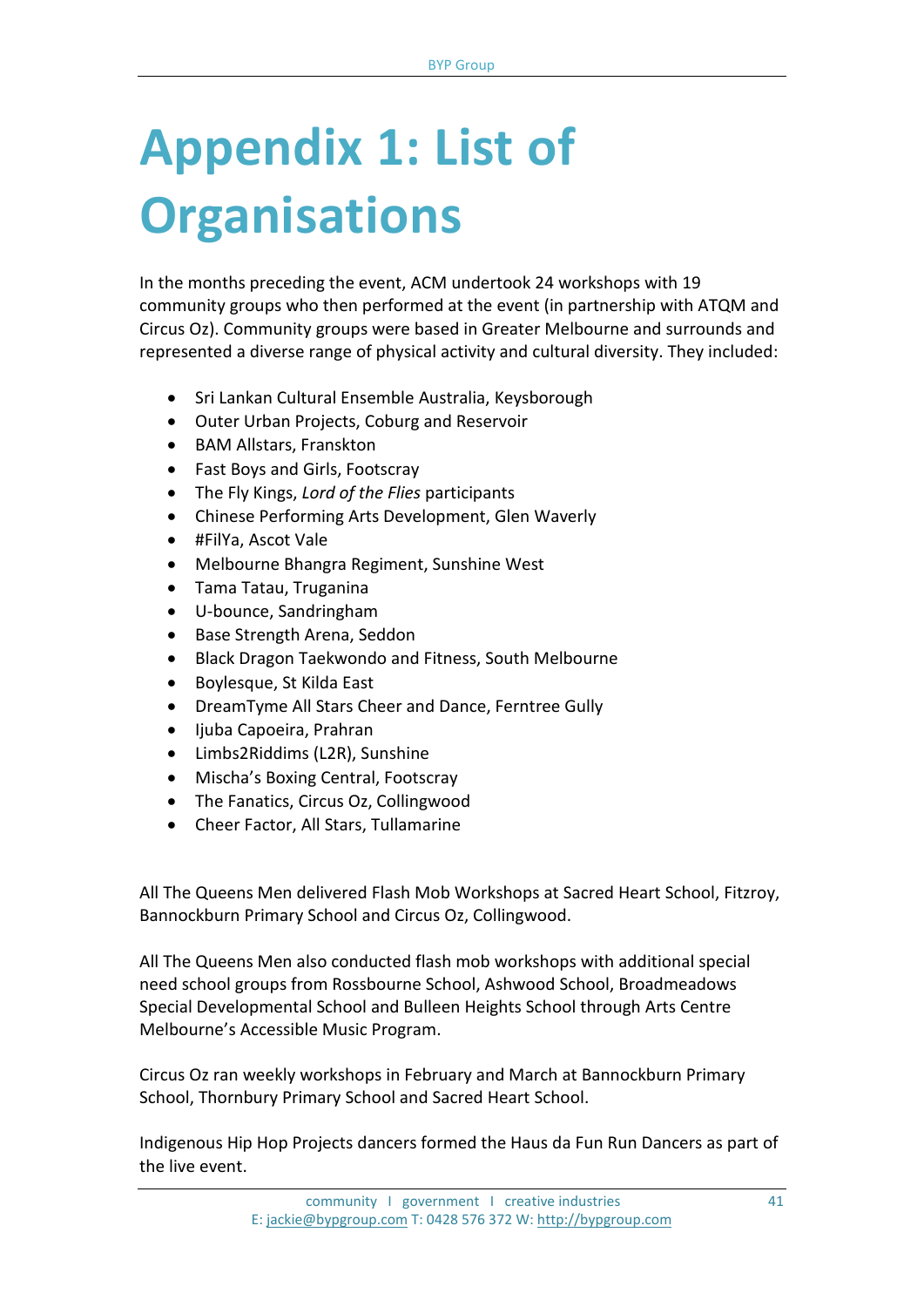All The Queens Men also conducted 16 general public flash mob workshops at the following locations:

- Arts Centre Melbourne Forecourt, Hamer Hall Foyer, The Pavilion and Sydney Myer Music Bowl
- First Friday Dance Club, Southbank
- Midsumma Carnival, Alexandra Gardens
- Moomba, Alexandra Gardens
- MPavilion, Queen Victoria Gardens
- Summer Night Markets, Queen Victoria Markets
- Circus Oz, Collingwood
- State Library of Victoria Forecourt